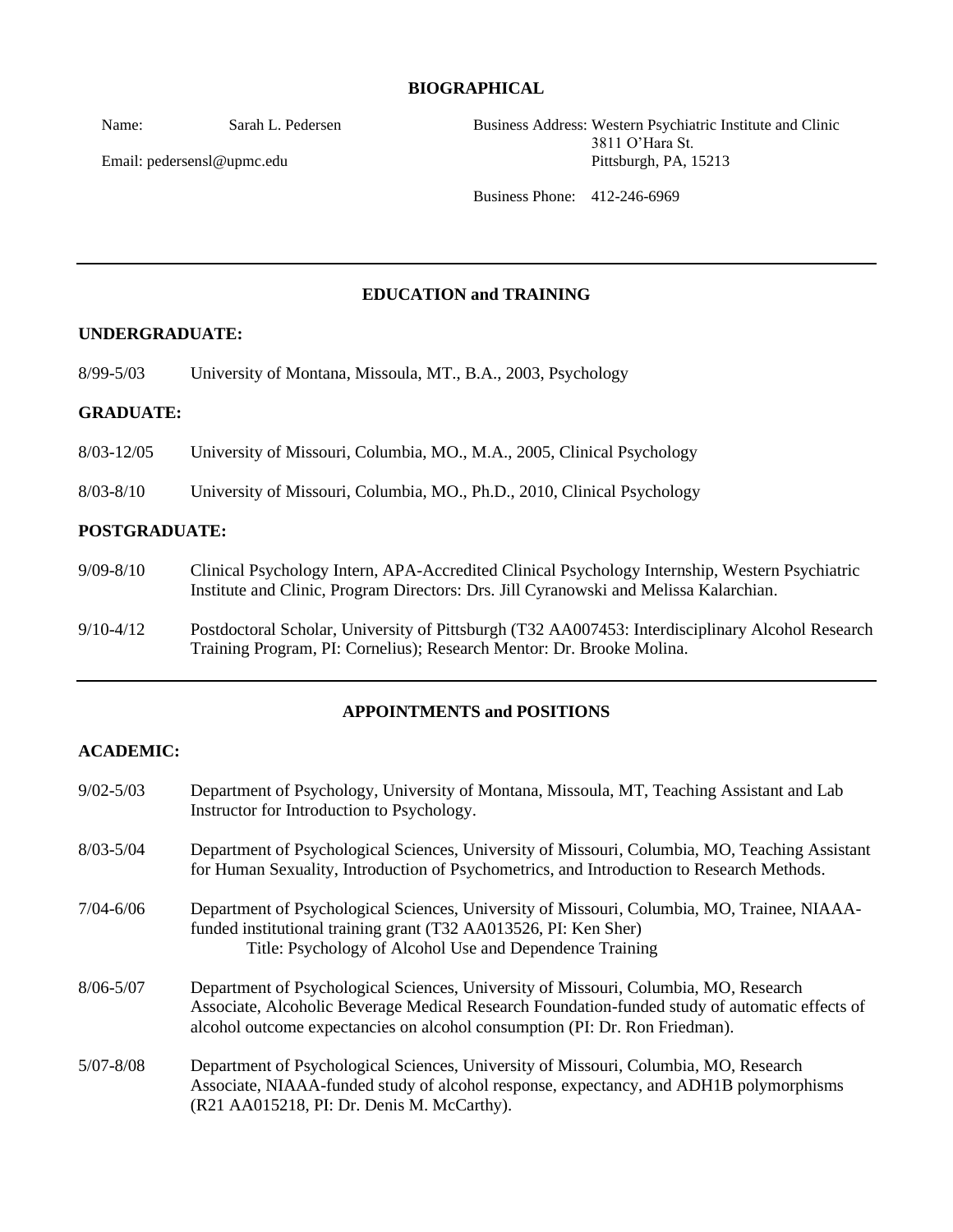| $8/07 - 5/08$        | Department of Psychological Sciences, University of Missouri, Columbia, MO, Instructor, Drugs<br>and Behavior.                                                                                                                                     |  |
|----------------------|----------------------------------------------------------------------------------------------------------------------------------------------------------------------------------------------------------------------------------------------------|--|
| $9/08 - 8/09$        | Department of Psychological Sciences, University of Missouri, Columbia, MO, Trainee, National<br>Research Service Award (F31 AA017571, PI: Sarah Pedersen)<br>Title: Common and Specific Alcohol Risk Factors in African Americans and Caucasians. |  |
| $5/12 - 2/20$        | Assistant Professor, Department of Psychiatry, University of Pittsburgh Medical Center                                                                                                                                                             |  |
| $7/18 - 2/20$        | Assistant Professor (Secondary appointment), Department of Psychology, University of Pittsburgh                                                                                                                                                    |  |
| $7/18 - 6/20$        | Assistant Director, Youth and Family Research Program, Department of Psychiatry, University of<br>Pittsburgh                                                                                                                                       |  |
| $3/20$ -present      | Associate Professor, Department of Psychiatry, University of Pittsburgh Medical Center                                                                                                                                                             |  |
| $3/20$ -present      | Associate Professor (Secondary appointment), Department of Psychology, University of Pittsburgh                                                                                                                                                    |  |
| $7/20$ -present      | Co-Director, Youth and Family Research Program, Department of Psychiatry, University of<br>Pittsburgh (yfrp.pitt.edu)                                                                                                                              |  |
| <b>NON-ACADEMIC:</b> |                                                                                                                                                                                                                                                    |  |
| $8/04 - 8/06$        | Psychological Services Clinic, Department of Psychological Sciences, University of Missouri,<br>Columbia, MO, Clinician.                                                                                                                           |  |
| $1/05 - 6/06$        | McCambridge Center, Substance Use Treatment Facility, Columbia MO, Psychology Extern.                                                                                                                                                              |  |
| $6/06 - 6/07$        | Fulton State Hospital (Psychiatric Inpatient Facility), Fulton, MO, Psychology Extern.                                                                                                                                                             |  |
| $8/09 - 5/10$        | McGraw Hill Higher Education, Introduction to Psychology textbooks, Subject Matter Expert.                                                                                                                                                         |  |

# **LICENSURE and CERTIFICATION**

| State Board of Psychologist Examiners/Pennsylvania<br>Psychologist License PS-017375 | $2013$ -present |
|--------------------------------------------------------------------------------------|-----------------|
| National Diversity Council Certified Diversity Professional                          | 2020            |
| <b>MEMBERSHIPS in PROFESSIONAL and SCIENTIFIC SOCIETIES</b>                          |                 |
| $2003 -$<br>Research Society on Alcoholism                                           |                 |

| Research Society on Alcoholism                  | $200.3-$    |
|-------------------------------------------------|-------------|
| <b>Biological Psychiatry</b>                    | 2016, 2018- |
| American Psychological Association              | 2004-2010   |
| American Psychological Association, Division 50 | 2018-       |

# **HONORS**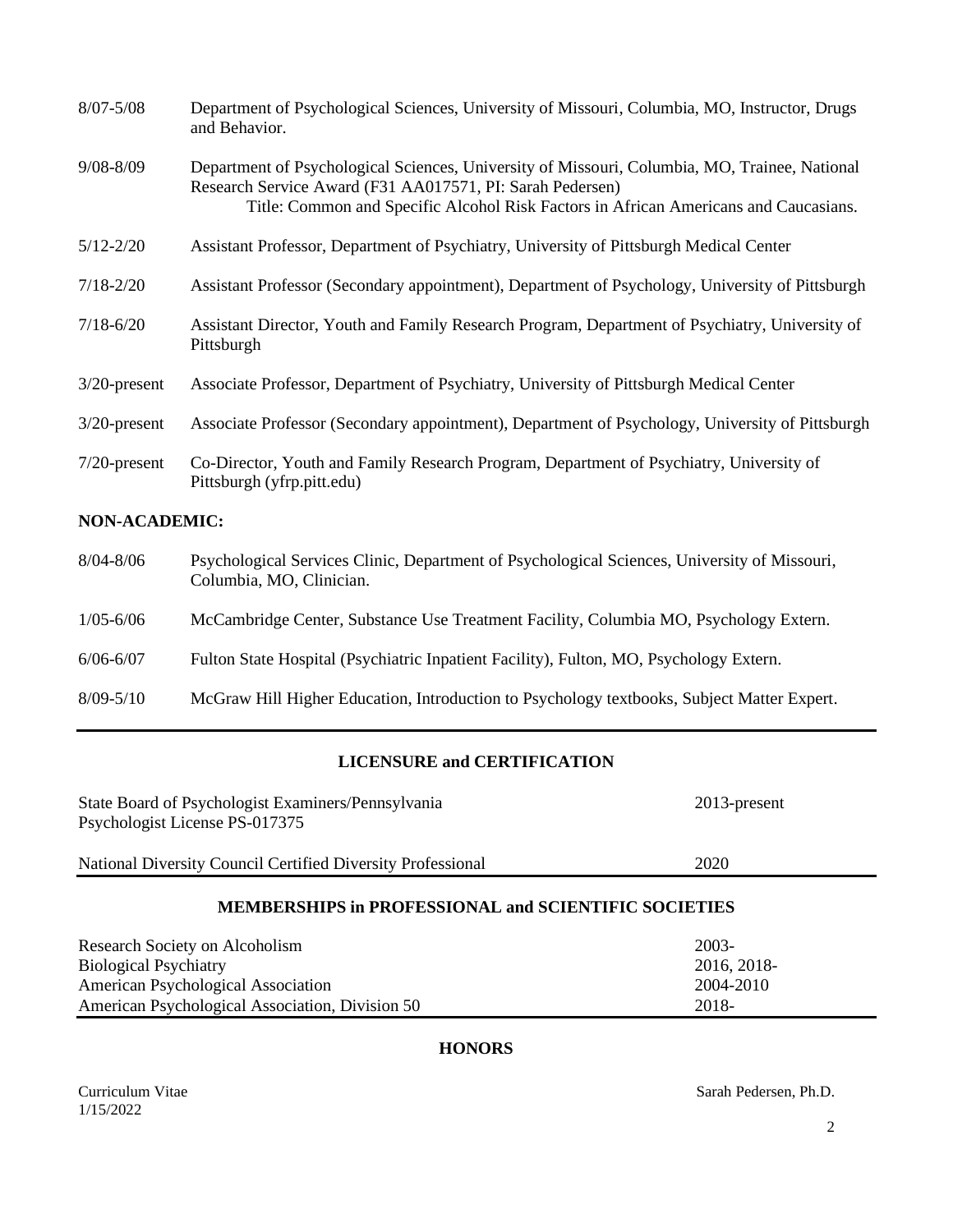| University of Missouri Tribute to Women Award, Woman of the Year                                | 2006      |
|-------------------------------------------------------------------------------------------------|-----------|
| Grant Writing Fellowship, Awardee, Department of Psychological Sciences, University of Missouri | 2007      |
| Robert S. Daniel Teaching Fellow, Department of Psychological Sciences, University of Missouri  | 2007-2008 |
| Graduate Student Excellence Award, Department of Psychological Sciences, University of Missouri | 2008      |
| Mark H. Thelen Outstanding Clinical Psychology Graduate Student Award, University of Missouri   | 2008      |
| Research Society on Alcoholism, Enoch Gordis Award, Finalist                                    | 2008      |
| Superior Graduate Student Achievement Award, University of Missouri                             | 2009      |
| Research Society on Alcoholism Student Merit Award                                              | 2004-2010 |
| Department of Psychological Sciences Travel Grant, Competitive, University of Missouri          | 2004-2010 |
| Graduate Tuition Scholarship, University of Missouri                                            | 2004-2010 |
| Research Society on Alcoholism Junior Investigator Award                                        | 2011-2012 |
| Award for Exemplary Service and mentorship, Western Psychiatric Institute and Clinic,           | 2016      |
| Clinical Psychology Internship Training Program                                                 |           |

### **PUBLICATIONS**

#### PEER REVIEWED REFEREED ARTICLES (\* = trainees as first author)

- 1. McCarthy DM, **Pedersen SL,** Leuty ME. Negative consequences and cognitions about drinking and driving. J Stud Alcohol. 2005 Jul;66(4):567-70. PubMed PMID: 16240565.
- 2. McCarthy DM, **Pedersen SL,** Thompsen DM, Leuty ME. Development of a measure of drinking and driving expectancies for youth. Psychol Assess. 2006 Jun;18(2):155-64. PubMed PMID: 16768591.
- 3. McCarthy DM, Lynch A, **Pedersen SL.** Driving after use of alcohol and marijuana in college students. Psychol Addict Behav. 2007 Sep;21(3):425-30. PubMed PMID: 17874895.
- 4. **Pedersen SL,** McCarthy DM. Person-environment transactions in youth drinking and driving. Psychol Addict Behav. 2008 Sep;22(3):340-8. PubMed PMID: 18778127.
- 5. **Pedersen SL,** McCarthy DM. An examination of subjective response to alcohol in African Americans. J Stud Alcohol Drugs. 2009 Mar;70(2):288-95. PubMed PMID: 19261241.
- 6. Friedman RS, McCarthy DM, **Pedersen SL,** Hicks JA. Alcohol expectancy priming and drinking behavior: The role of compatibility between prime and Expectancy content. Psychol Addict Behav. 2009 Jun;23(2):329-33. PubMed PMID:19586149.
- 7. Hicks JA, **Pedersen SL,** McCarthy DM, Friedman R. Marijuana primes, marijuana expectancies, and arithmetic efficiency. J Stud Alcohol Drugs. 2009 May;70(3):391-9. PubMed PMID: 19371490.
- 8. McCarthy DM, **Pedersen SL.** Reciprocal associations between drinking-and-driving cognitions in adolescents. J Stud Alcohol Drugs. 2009 Jul;70(4):536-42. PubMed PMID: 19515293.
- 9. McCarthy DM, **Pedersen SL,** D'Amico L. Analysis of item response and differential item functioning of alcohol expectancies in middle school youths. Psychol Assess. 2009 Sep;21(3):444-9. PubMed PMID: 19719355.
- 10. McCarthy DM, **Pedersen SL,** Lobos E, Todd R, Wall T. *ADH*1B\*3 and Response to Alcohol in African-Americans. Alcohol Clin Exp Res. 2010 Jul;34(7):1274-81. PubMed PMID: 20477764.
- 11. **Pedersen SL,** Treloar HT, Burton CM, McCarthy DM. Differences in implicit associations about alcohol between Blacks and Whites following alcohol administration. J Stud Alcohol Drugs. 2011 Mar;72(2):270- 8. PubMed PMID: 21388600.
- 12. Hicks JA, **Pedersen SL,** Friedman RS, McCarthy DM. Expecting innovation: Psychoactive drug primes and the generation of creative solutions. Exp Clin Psychopharmacol. 2011 Aug;19(4):314-20. PubMed PMID: 21480729.
- 13. Walther CA, Cheong J, Molina BS, Pelham WE, Wymbs BT, Belendiuk KA, **Pedersen SL.** Substance use and delinquency among adolescents with childhood ADHD: The protective role of parenting. Psychol Addict Behav. 2012 Sep;26(3):585-98. PubMed PMID: 22329747.

1/15/2022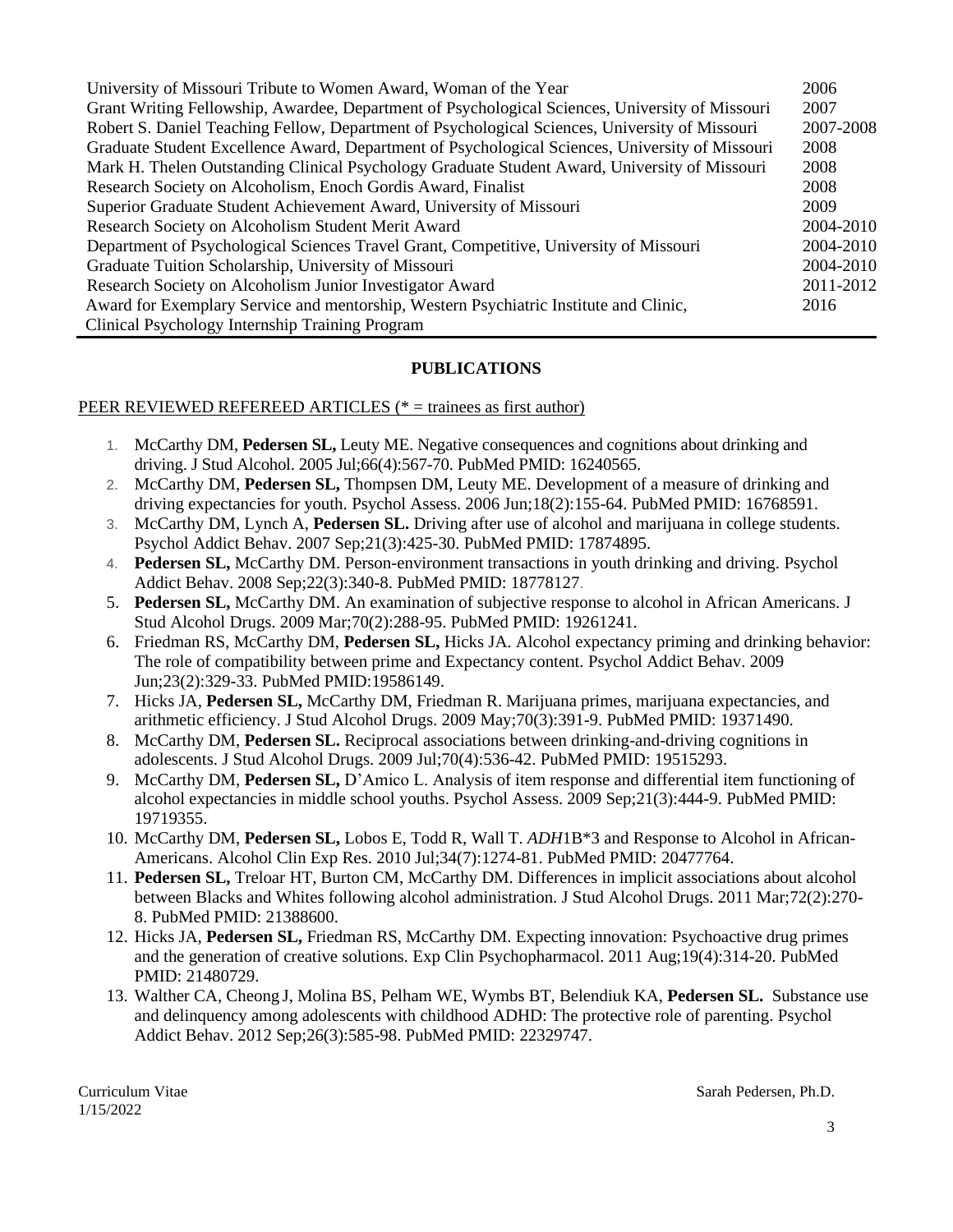- 14. **Pedersen SL,** Molina BS, Belendiuk KA, Donovan JE. Racial differences in the development of impulsivity and sensation seeking from childhood into adolescence and their relation to alcohol use. Alcohol Clin Exp Res. 2012 Oct;36(10):1794-802. PubMed PMID: 22823230.
- 15. Treloar HR, Morris D, **Pedersen SL,** McCarthy DM. Direct and indirect effects of impulsivity traits on drinking and driving behavior in young adults. J Stud Alcohol Drugs. 2012 Sep;73(5):794-803. PubMed PMID: 22846243.
- 16. Burton CM, **Pedersen SL,** McCarthy DM. Impulsivity moderates the relationship between implicit associations about alcohol and alcohol use. Psychol Addict Behav. 2012 Dec;26(4):766-72. PubMed PMID: 22686964.
- 17. Arterberry BJ, Treloar HR, Smith AE, Martens MP, **Pedersen SL,** McCarthy DM. Marijuana use, driving, and related cognitions. Psychol Addict Behav. 2013 Sep;27(3):854-60. PubMed PMID: 23276319.
- 18. Wymbs BT, Molina BS, Belendiuk KA, **Pedersen SL,** Walther CA, Cheong J, McGinley JS, Marshal MP, Gnagy EM, Pelham WE. Motorsports involvement among adolescents and young adults with childhood ADHD. J Clin Child Adolesc Psychol. 2013;42(2):220-31. PubMed PMID: 23347139.
- 19. **Pedersen SL.** McCarthy DM. Differences in acute response to alcohol between African Americans and European Americans. Alcohol Clin Exp Res. 2013 Jun;37(6):1056-63. PubMed PMID: 23398190.
- 20. Zapolski T, **Pedersen SL,** McCarthy DM, Smith GT. Less drinking, yet more problems: Understanding African American drinking and related problems. Psychol Bull. 2014 Jan;140(1):188-223. PubMed PMID: 23477449.
- 21. Chung TA, **Pedersen SL,** Stepp SD, Kim K, Hipwell AE. Racial differences in type of alcoholic beverage consumed during adolescence in the Pittsburgh Girls Study. Alcohol Clin Exp Res. 2014 Jan;38(1):285-93. PubMed PMID: 23931737.
- 22. **Pedersen SL**, Harty SC, Pelham WE, Gnagy EM, Molina BS. Differential associations between alcohol expectancies and adolescent alcohol use as a function of childhood ADHD. J Stud Alcohol Drugs. 2014 Jan;75(1):145-52. PubMed PMID: 24411806.
- 23. Molina BS, Walther CA, Cheong J, **Pedersen SL,** Gnagy EM, Pelham WE. Heavy alcohol use in early adulthood as a function of childhood ADHD: Developmentally-specific mediation by social impairment and delinquency. Exp Clin Psychopharmacol. 2014 Apr;22(2):110-121. PubMed PMID: 24611838.
- 24. Lee MR, Bartholow BD, McCarthy DM, **Pedersen SL,** Sher KJ. Two alternative approaches to conventional person-mean imputation scoring of the Self-Rating of the Effects of Alcohol Scale (SRE). Psychol Addict Behav. 2015 Mar;29(1):231-6. PubMed PMID: 25134022.
- 25. Harty SC, **Pedersen SL,** Pelham WE, Molina BS. ADHD and marijuana use expectancies in young adulthood. Subst Use Misuse. 2015;50(11):1470-8. PubMed PMID: 26548364.
- 26. \*Belendiuk KA, **Pedersen SL,** King KM, Pelham WE, Molina BS. Change over time in adolescent and friend alcohol use: Differential associations for youth with and without childhood Attention-Deficit/Hyperactivity Disorder (ADHD). Psychol Addict Behav. 2016 Feb;30(1):29-38. PubMed PMID: 26437359.
- 27. **Pedersen SL,** Walther CA, Pelham WE, Molina BS. The indirect effects of childhood attention deficit hyperactivity disorder on alcohol problems in adulthood through unique facets of impulsivity. Addiction. 2016 Sep;111(9):1582-9. PubMed PMID: 26999438.
- 28. Lazarus SA, Beardslee J, **Pedersen SL,** Stepp SD. A within-person analysis of the association between borderline personality disorder and alcohol use in adolescents. J Abnorm Child Psychol. 2017 Aug;45(6):1157-1167. PubMed PMID: 27812907.
- 29. Wymbs BT, Walther CA, Cheong J, Belendiuk KA, **Pedersen SL,** Gnagy EM, Pelham WE, Molina BS. [Childhood ADHD potentiates the association between problematic drinking and intimate partner violence.](http://www.ncbi.nlm.nih.gov/pubmed/25394520) J Atten Disord. 2017 Oct;21(12):997-1008. PubMed PMID: 25394520.
- 30. King KM, **Pedersen SL**, Louie KT, Pelham WE, Molina BS. Between- and within-person associations between negative life events and alcohol outcomes in adolescents with ADHD. Psychol Addict Behav. 2017 Sep;31(6):699-711. PubMed PMID: 28703610.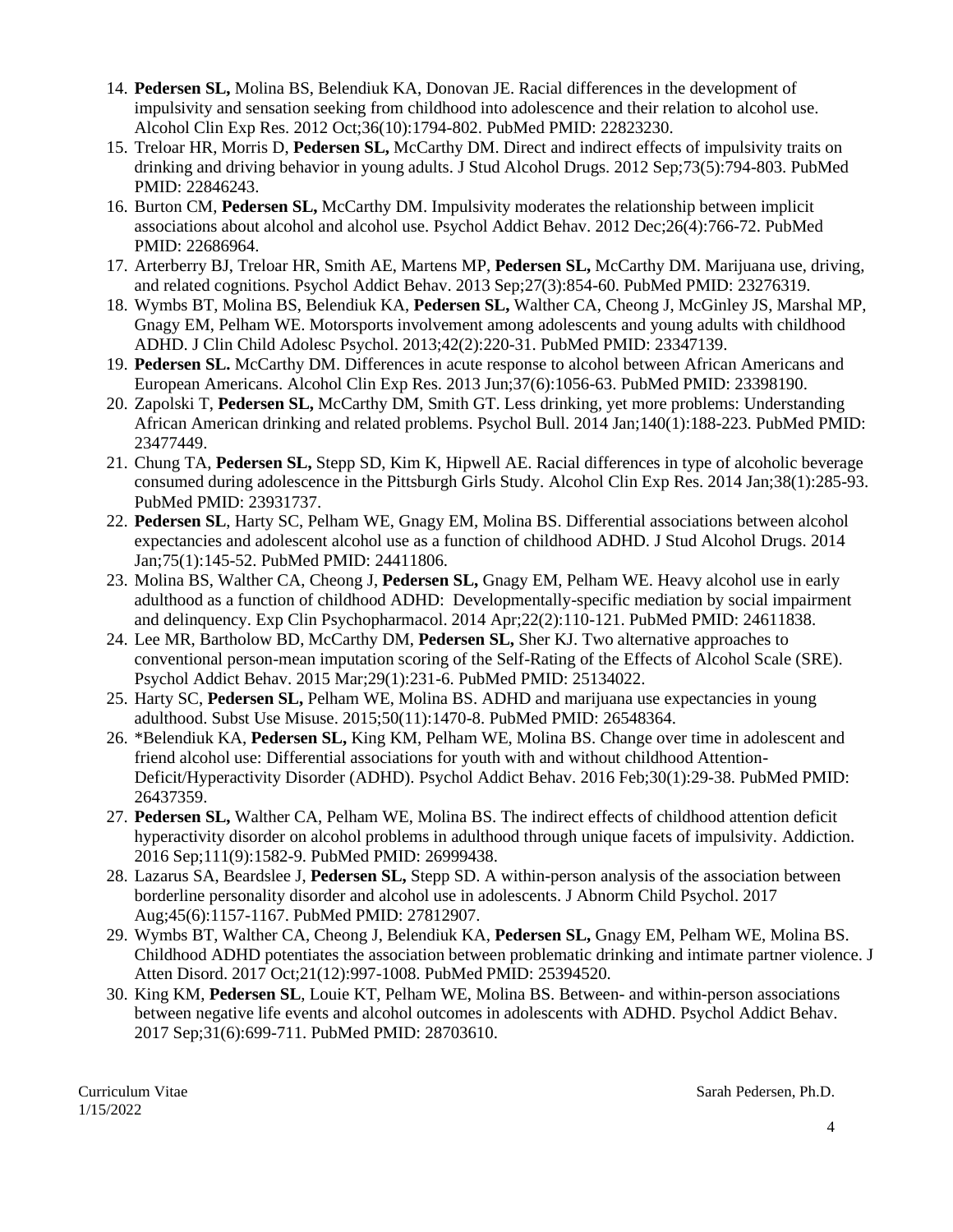- 31. \*Walther CA, **Pedersen SL**, Cheong J, Molina BS. The role of alcohol expectancies in the associations between close friend, typical college student, and personal alcohol use. Subst Use Misuse. 2017 Oct 15;52(12):1656-1666. PubMed PMID: 28605226.
- 32. Chugani CD, Byrd AL, **Pedersen SL,** Chung TA, Hipwell AE, Stepp SD. Affective and sensation seeking pathways linking borderline personality disorder symptoms and alcohol-related problems in young women. J Pers Disord. 2018 Sep; 4:1-12 PubMed PMID: 30179582.
- 33. \*Wang FL, **Pedersen SL,** Joseph H, Gnagy EM, Pelham WE, Molina BS. Role of ADHD in the cooccurrence between heavy alcohol use and depression trajectories in adulthood. Alcohol Clin Exp Res. 2019 Feb; 43(2): 342-352. PubMed PMID: 30537147.
- 34. \*Walther CA, **Pedersen SL,** Gnagy E, Pelham WE, Molina BS. Specificity of expectancies prospectively predicting substance use among adults in the Pittsburgh ADHD Longitudinal Study. Psychol Addict Behav. 2019 Mar; 33(2): 117-127. PubMed PMID: 30640503
- 35. \*McKone KMP, Kennedy TM, Piasecki TM, Molina BSG, **Pedersen SL.** In-the-moment drinking characteristics: An examination across attention-deficit/hyperactivity disorder history and race. Alcohol Clin Exp Res. 2019 Jun; 43(6):1273-1283. PubMed PMID: 30986327.
- 36. Hasler BP, Wallace ML, White SJ, Molina BSG, **Pedersen SL.** Preliminary evidence that real world sleep timing and duration are associated with laboratory-assessed alcohol response. Alcohol Clin Exp Res. 2019 May 09; 43(7): 1575-1584. PubMed PMID: 31070238
- 37. **Pedersen SL**, King KM, Louie KA, Fournier JC, Molina BSG. Momentary fluctuations in impulsivity domains: Associations with a history of childhood ADHD, heavy alcohol use, and alcohol problems. Drug and Alcohol Dependence. 2019 Dec 01; 205: PubMed PMID: 31704385
- 38. \*Kaufman EA, Perez J, Lazarus S, Stepp SD, **Pedersen SL.** (2020). Understanding the association between borderline personality disorder and alcohol-related problems: An examination of drinking motives, impulsivity, and affective instability. Personality Disorders: Theory, Research, and Treatment. 2020; 11(3): 213–221. PubMed PMID: 31724410
- 39. \*Wang FL, **Pedersen SL**, Devlin B, Gnagy EM, Pelham WE, Molina BSG. Heterogeneous trajectories of problematic alcohol use, depressive symptoms, and their co-occurrence in young adults with and without childhood ADHD. Journal of Abnormal Child Psychology. 2020; 48(10): 1265-1277. PubMed PMID: 32648044
- 40. **Pedersen, SL,** Kennedy, TM, Joseph, HM, Riston, SJ, Kipp, HL, Molina, BSG*.* Real-world changes in adolescents' ADHD symptoms within the day and across school and non-school days. Journal of Abnormal Child Psychology. 2020; 48(12)*:* 1543–1553. PubMed PMID: 32860554
- 41. \*Kennedy, TM, Walther, CAP, **Pedersen, SL**, McKone, KMP, Gnagy, EM, Pelham WEP, Molina, BSG. Beers with Peers: Childhood ADHD and risk for correlated change in perceived peer and personal alcohol use across young adulthood. Alcoholism: Clinical and Experimental Research. 2020; 44(11), 2350-2360. PubMed PMID: 32966613
- 42. Molina, BSG, Joseph, HM, Kipp, HL, Lindstrom, RA, **Pedersen, SL**, Kolko, DJ, Bauer, DJ, Subramaniam, GA. Adolescents treated for Attention Deficit Hyperactivity Disorder in pediatric primary care: Characterizing risk for stimulant diversion. Journal of Developmental & Behavioral Pediatrics. 2021; 42(7):540-552. PubMed PMID: 33908377
- 43. \*Halvorson, MA, **Pedersen, SL**, Feil, MC, Lengua, LJ, Molina, BSG, King, KM. Impulsive states and impulsive traits: A study of the multilevel structure and validity of a multifaceted measure of impulsive states. Assessment. 2021; Apr;28(3):796-812. PubMed PMID: 32680433
- 44. Mcguier, EA, Kolka, DJ, Joseph, HM, Kipp, HJ, Lindstrom, RA, **Pedersen, SL**, Subramaniam, GA, Molina, BSG. Use of stimulant diversion prevention strategies in pediatric primary care and associations with provider characteristics. Journal of Health Adolescent Health. 2021 Apr;68(4):808-815. PubMed PMID: 33446402
- 45. \*Kaufman, EA, Graves, JL, Wallace, ML, Lazarus, S, Stepp, SD, **Pedersen, SL.** Associations between physiological and self-reported indices of emotion dysregulation across varying levels of alcohol use among individuals with and without borderline personality disorder. Biological Psychology. 2021 Mar;160:108044. PubMed PMID: 33571567

1/15/2022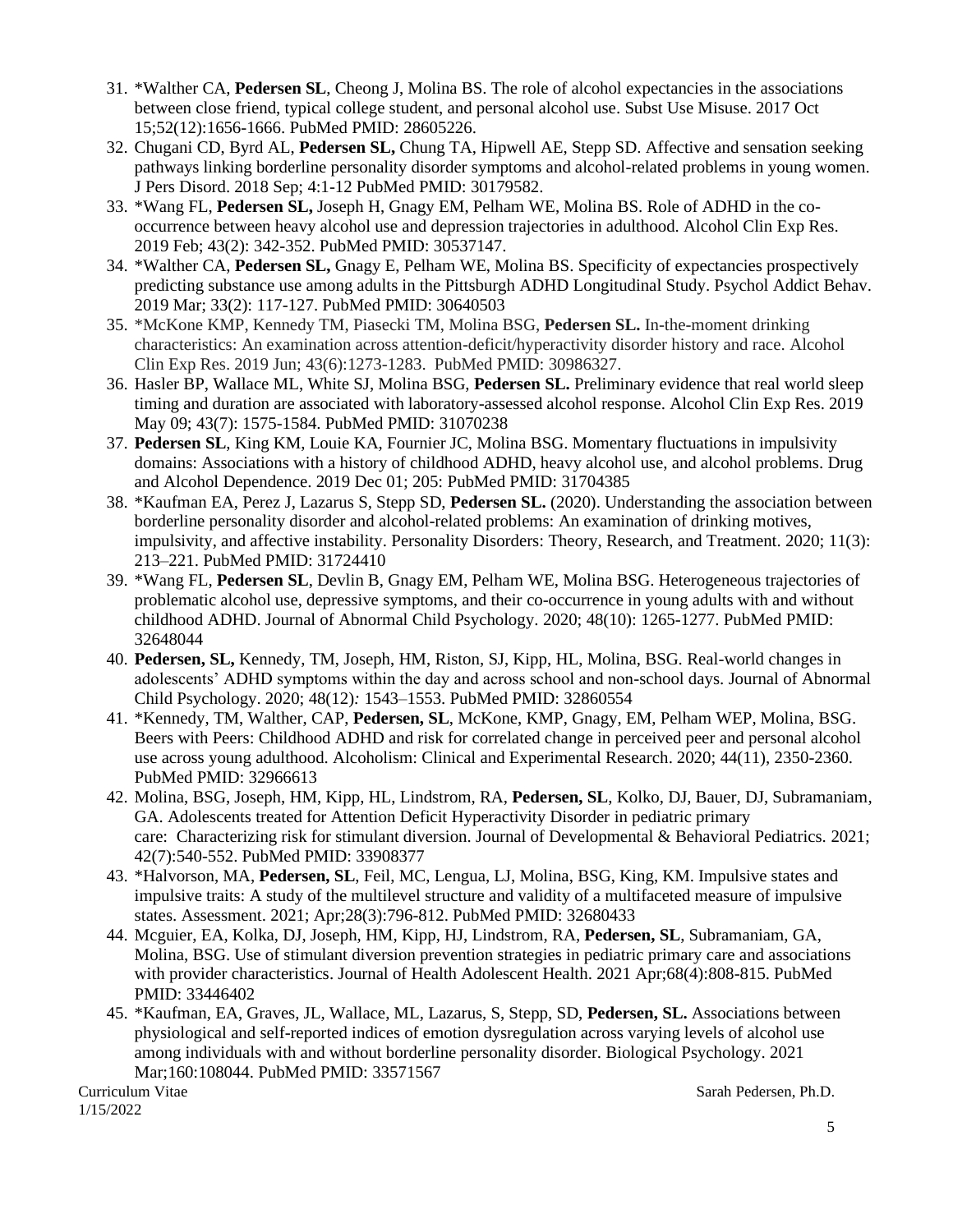- 46. \*Hunter, DS, Kennedy, TM, Cason, I, Holmes, J, **Pedersen, SL**. Examination of cross-group interactions at work and school in relation to near real-time and global discrimination experiences and drinking to cope for Black and White young adult drinkers. 2021. Epub ahead of print. PubMed PMID: 34410795
- 47. Wang, FL, **Pedersen, SL,** Kennedy, TM, Gnagy, EM, Pelham, WEP, Molina, BSG. Persistent ADHD predicts socially-oriented, but not physical/physiologically-oriented, alcohol problems in early adulthood. Alcohol Clin Exp Res. 2021 Aug;45(8):1693-1706. PubMed PMID: 34245175
- 48. \*Wonderlich, JA, Molina, BSG, **Pedersen, SL.** Trajectories of State Impulsivity Domains Before and After Initiation of Alcohol Consumption in the Naturalistic Environment. Drug and Alcohol Dependence. Forthcoming.
- 49. **Pedersen, SL,** Kennedy, TM, Holmes, J, Molina, BSG. Momentary Associations between Stress and Alcohol Craving in the Naturalistic Environment: Differential Associations for Black and White Young Adults. Addiction. Forthcoming.
- 50. **Pedersen, SL**, Lindstrom, L, Powe, P, Louie, K, Escobar-Viera, C. Lack of representation in psychiatric research: a data driven example from scientific articles published in 2019 and 2020 in the American Journal of Psychiatry. American Journal of Psychiatry. Forthcoming.
- 51. Hasler, BP, Wallace, ML, Graves, JL, Molina, BSG, **Pedersen, SL.** Circadian preference is associated with multiple domains of trait and state level impulsivity. Chronobiology International. Forthcoming.

## OTHER PEER REVIEWED PUBLICATIONS

- 1. **Pedersen SL.** Persisting differences in the sensitivity to the effects of alcohol: What we know and where to go From here. Biol Psychiatry. 2016 Mar 15;79(6):e15-6. PubMed PMID: 26893194.
- 2. Hasler BP, **Pedersen SL.** Sleep and circadian risk factors for alcohol problems: a brief overview and proposed mechanisms. Curr Opin Psychol. 2020 Aug; 34:57-62. PubMed PMID: 31629218.
- 3. **Pedersen SL,** Sayette MA. Education and training in substance use disorders: A roadmap to move forward. Training and Education in Professional Psychology. 2020 14;1: 4–7.

## MANUSCRIPTS UNDER REVIEW (all have received a revise and resubmit)

1. \*Kennedy, TM, Molina, BSG, **Pedersen, SL.** Change in adolescent ADHD symptoms across 17 days of ecological momentary assessment.

## BOOK CHAPTERS

- 1. Stepp SD, Whalen DJ, **Pedersen SL.** The externalizing pathway to borderline personality disorder in youth. In: Sharp C, Tacket J, editors. Handbook of borderline personality disorder in children and adolescents. New York, NY: Springer; 2014.
- 2. Treloar HR, **Pedersen SL,** McCarthy DM. The role of expectancy in substance-abuse progression. In: Kopetz CE, Lejuez CW, editors. Addictions: A social psychological perspective. New York: NY: Routledge; 2016.
- 3. Molina BS, Sibley MH, **Pedersen SL,** Pelham WE. The Pittsburgh ADHD Longitudinal Study. In: Hechtman L, editors. Attention-deficit hyperactivity disorder: Adult outcomes and its predictors. New York, NY: Oxford University Press; 2016.

## Proceedings of Conference and Symposia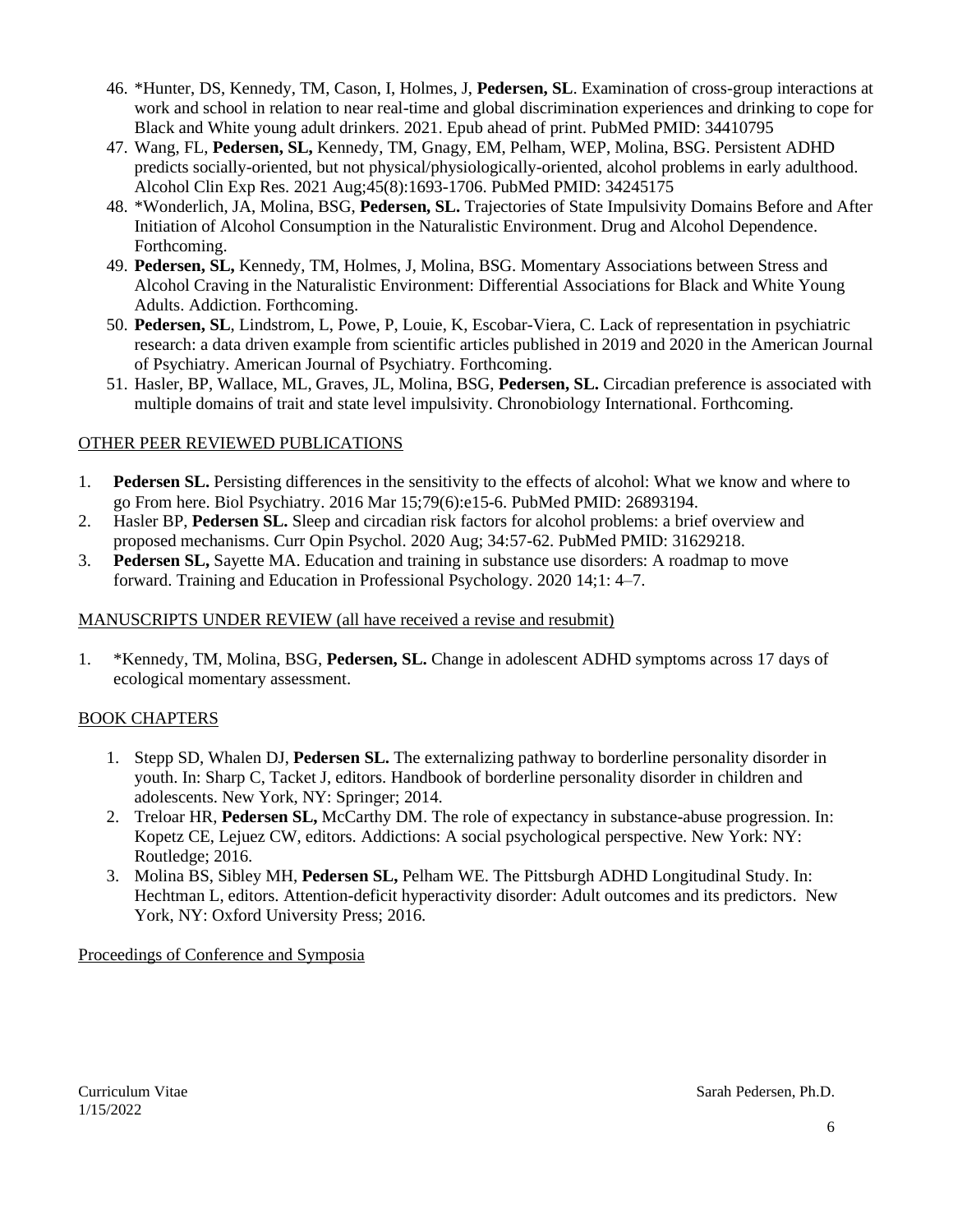[All posters and presentations at the Annual Meeting of the Research Society on Alcoholism have associated published abstracts]

(Papers Delivered and/or Symposia)

- 1. **Pedersen SL,** Gieseke JL, Smith GT, McCarthy DM. Disinhibition and subjective response to alcohol in African Americans. Paper presented at: 30<sup>th</sup> Annual Scientific Meeting of the Research Society on Alcoholism; 2007 Jul; Chicago, IL. (Abstracted in: Alcohol Clin Exp Res. 31(2):162A).
- 2. **Pedersen SL,** & McCarthy DM. Differences in alcoholism risk factors between African Americans and Caucasians within an alcohol-challenge paradigm. Paper presented at: 31<sup>st</sup> Annual Scientific Meeting of the Research Society on Alcoholism; 2008 Jul; Washington, D.C. (Abstracted in: Alcohol Clin Exp Res. 32(6):919A).
- 3. **Pedersen SL,** & King KM. Individual differences in change in impulsivity-like constructs from childhood into adolescence: Associations with risky behaviors. Paper presented at: biannual conference of the Society for Research in Child Development; 2011 Mar; Montreal, Canada.
- 4. **Pedersen SL,** Molina BS, & Donovan JE. Changes in impulsivity and sensation seeking from childhood into adolescence as a function of race: Associations with alcohol, nicotine and deviance. Paper presented at the biannual conference of the Society for Research in Child Development; 2011 Mar; Montreal, Canada.
- 5. **Pedersen SL,** Walther CA, Harty SC, Pelham WE, & Molina BS. Understanding the association between childhood ADHD and adult impulsivity facets and alcohol problems. Paper presented at: Impulsivity and alcohol use from adolescence through emerging adulthood: Cause, consequence, or both? 38<sup>th</sup> Annual Scientific Meeting of the Research Society on Alcoholism; 2015 Jun; San Antonio, TX. (Abstracted in: Alcohol Clin Exp Res. 39(S1):270A).
- 6. **Pedersen SL,** White SJ, Perez J, Lazarus S, & Stepp SD. Drinking to cope: Comparing the acute effects of alcohol for those with and without borderline personality disorder. Paper presented at: North American Society for the Study on Personality Disorders. 2016 Apr;
- 7. **Pedersen SL,** Louie KA, King KK, & Molina BS. Real-world shifts in impulsivity and mood for adults with and without ADHD: Implications for alcohol use problems. Paper presented at: Biobehavioral, affective, and brain-based alcoholism risk in ADHD: Across methods and labs. 39th Annual Scientific Meeting of the Research Society on Alcoholism; 2016 Jun; New Orleans, LA. (Abstracted in: Alcohol Clin Exp Res. 40(S1):280A).
- 8. Molina BS, **Pedersen SL,** Walther CA, Harty S, Sibley M, Gnagy EM, & Pelham WE. Impulsive anger may mark an age-independent phenotype for alcoholism risk in ADHD. Paper presented at: Biobehavioral, affective, and brain-based alcoholism risk in ADHD: Across methods and labs.  $39<sup>th</sup>$  Annual Scientific Meeting of the Research Society on Alcoholism; 2016 Jun; New Orleans, LA. (Abstracted in: Alcohol Clin Exp Res. 40(S1):280A).
- 9. Pedersen SL. ADHD vs. SUD. Paper presented at: 5<sup>th</sup> Annual ADHD and Executive Function Conference; 2016 Sep; Pittsburgh, PA.
- 10. **Pedersen SL** Beardslee J, & Molina BS. Differences in real-world stress and alcohol craving for Black And White drinkers. Paper presented at: Extending Craving Research into the Real World: Findings Across Drug and Method. 40<sup>th</sup> Annual Scientific Meeting of the Research Society on Alcoholism; 2017 Jun; Denver, CO. (Abstracted in: Alcohol Clin Exp Res. 41(S1):331A).
- 11. **Pedersen SL**, Fleming K, & Molina BS. Real world increases in impulsivity following alcohol consumption: Differences across race and ADHD history. Paper presented at: Ecological Momentary Assessment of Impulsivity in Alcohol Studies. 41st Annual Scientific Meeting of the Research Society on Alcoholism; 2018 Jun; San Diego, CA. (Abstracted in: Alcohol Clin Exp Res. 42(S1):302A).
- 12. **Pedersen SL.** Writing and delivering outstanding presentations. Presented at: How to tell your story: strategies for trainees. 44th Annual Meeting of the Research Society on Alcoholism Scientific Meeting, Virtual. (Abstracted in: Alcohol Clin Exp Res. 45(S1):67A)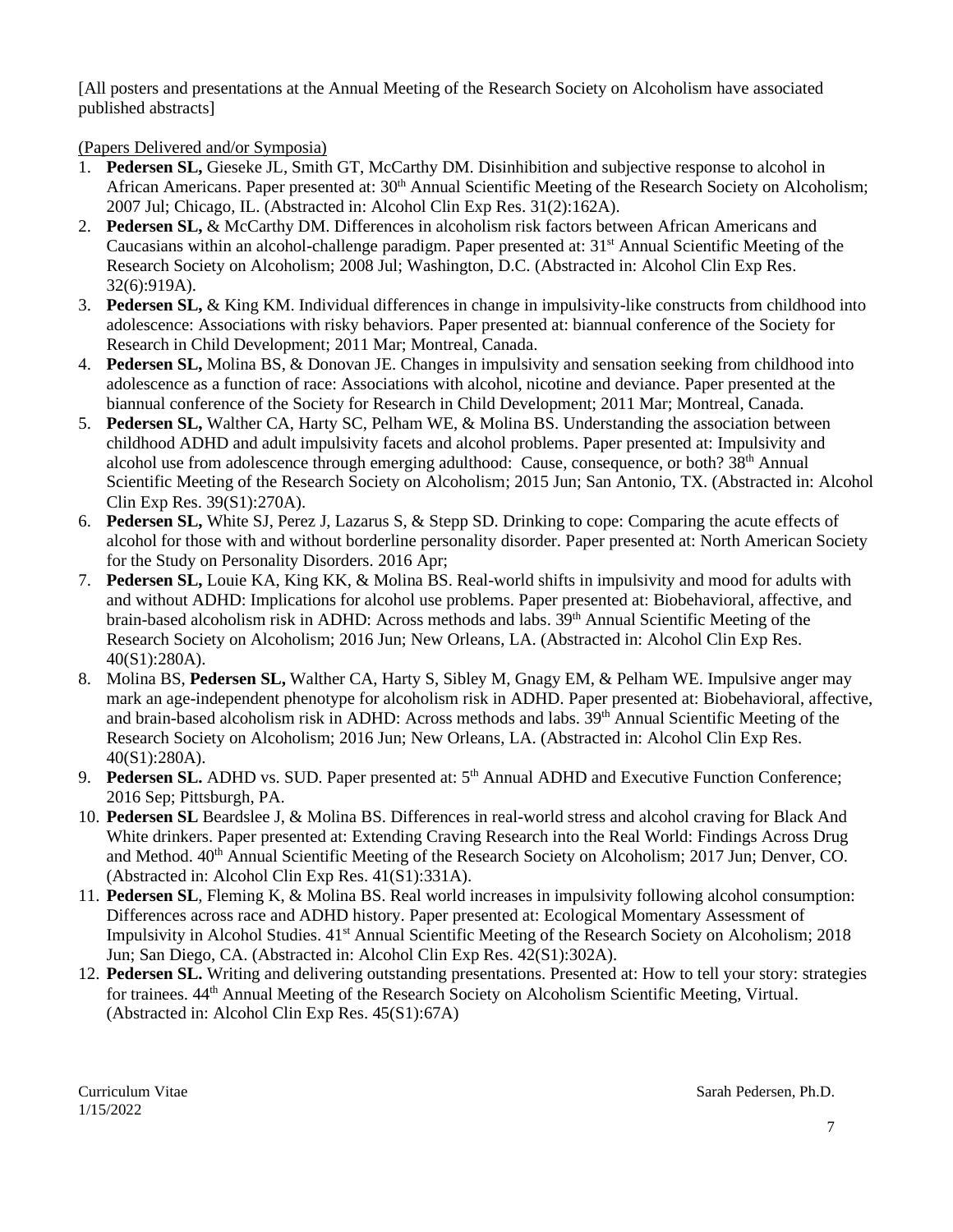(Posters Presented)

- 1. **Pedersen SL,** Thompsen DM, Leuty ME, McCarthy DM. The effect of having a driver's license on alcohol involvement. Poster session presented at: 4<sup>th</sup> Annual Guze Symposium; 2004 Feb; St. Louis, MO.
- 2. Thompsen DM, **Pedersen SL,** Leuty M.E, McCarthy DM. Psychometric validation of a measure of perceived positive outcomes of drinking and driving. Poster session presented at: 4<sup>th</sup> Annual Guze Symposium; 2004 Jun; St. Louis, MO.
- 3. **Pedersen SL,** Thompsen DM, Leuty M.E, McCarthy DM. The effect of having a driver's license on alcohol involvement. Poster session presented at: 27<sup>th</sup> Annual Scientific Meeting of the Research Society on Alcoholism; 2004 Jun; Vancouver, Canada. (Abstracted in: Alcohol Clin Exp Res. 28(5):100A).
- 4. Thompsen DM, **Pedersen SL,** Leuty M.E, McCarthy DM. Psychometric validation of a measure of perceived positive outcomes of drinking and driving. Poster session presented at: 27th Annual Scientific Meeting of the Research Society on Alcoholism; 2004 Jun; Vancouver, Canada. (Abstracted in: Alcohol Clin Exp Res. 28(5):104A).
- 5. Thompsen DM, **Pedersen SL,** McCarthy DM. Construct validity of the IAT as a measure of alcohol and smoking cognitions. Poster session presented at: 5<sup>th</sup> Annual Guze Symposium; 2005 Feb; St. Louis, MO.
- 6. **Pedersen SL,** Thompsen DM, McCarthy DM. The role of self-esteem in the alcohol risk process of college students. Poster session presented at: 5<sup>th</sup> Annual Guze Symposium; 2005 Feb; St. Louis, MO.
- 7. Thompsen DM, **Pedersen SL,** McCarthy DM. Construct validity of the IAT as a measure of alcohol and smoking cognitions. Poster session presented at: 28<sup>th</sup> Annual Scientific Meeting of the Research Society on Alcoholism; 2005 Jun; Santa Barbara, CA. (Abstracted in: Alcohol Clin Exp Res. 29(5):25A).
- 8. **Pedersen SL,** Thompsen DM, McCarthy DM. Self-Esteem in the alcohol risk process. Poster session presented at: 28th Annual Scientific Meeting of the Research Society on Alcoholism; 2005 Jun; Santa Barbara, CA. (Abstracted in: Alcohol Clin Exp Res. 29(5):64A).
- 9. **Pedersen SL**, McCarthy DM. Drinking and driving cognitions in high school youth. Poster session presented at: National Institute on Alcohol Abuse and Alcoholism Trainee Conference; 2005 Nov; Indianapolis, IN.
- 10. **Pedersen SL,** Lynch AM, McCarthy DM. Perceptions of driving after use of alcohol and marijuana in college students. Poster session presented at: 6<sup>th</sup> Annual Guze Symposium; 2006 Mar; St. Louis, MO.
- 11. **\*Pedersen SL,** McCarthy DM. Drinking and driving cognitions in high school youth. Poster session presented at: 29th Annual Scientific Meeting of the Research Society on Alcoholism; 2006 Jun; Baltimore, MD. (Abstracted in: Alcohol Clin Exp Res. 30(6):140A).
- 12. **Pedersen SL,** Lynch AM, McCarthy DM. Perceptions of driving after use of alcohol and marijuana in college students.Poster session presented at: 40th Annual Association for Cognitive and Behavioral Therapies; 2006 Nov; Chicago, IL.
- 13. **Pedersen SL.** McCarthy DM. Environmental and personality risk factors for youth drinking and driving*.*  Poster session presented at: 7<sup>th</sup> Annual Guze Symposium; 2007 Feb; St. Louis, MO.
- 14. **Pedersen SL,** Gieseke JL, Smith GT, McCarthy DM. Disinhibition and subjective response to alcohol in African Americans. Poster session presented at: 30<sup>th</sup> Annual Scientific Meeting of the Research Society on Alcoholism; 2007 Jul; Chicago, IL. (Abstracted in: Alcohol Clin Exp Res. 31(2):162A).
- 15. Hicks JA, **Pedersen SL,** McCarthy DM, Friedman RS. Marijuana Cues, Expectancies, Arithmetic Efficiency, and the Distortion of Time. Poster session presented at: annual meeting for the Society of Personality and Social Psychology; 2008 Feb; Albuquerque, NM.
- 16. **Pedersen SL.** McCarthy DM. Differences in alcoholism risk factors between African Americans and Caucasians within an alcohol-challenge paradigm. Poster session presented at: 8<sup>th</sup> Annual Guze Symposium; 2008 Feb; St. Louis, MO.
- 17. Burton CM, **Pedersen SL,** McCarthy DM. The association between alcohol expectancies, intuition, and alcohol use. Poster session presented at: 31<sup>st</sup> Annual Scientific Meeting of the Research Society on Alcoholism; 2008 Jul; Washington, D.C. (Abstracted in: Alcohol Clin Exp Res. 32(6):404A).
- 18. Treloar HR, **Pedersen SL,** McCarthy DM. Testing disinhibited personality traits as predictors of engagement in and contextual factors of drinking and driving. Poster session presented at: 31st Annual Scientific Meeting of the Research Society on Alcoholism; 2008 Jul; Washington, D.C. (Abstracted in: Alcohol Clin Exp Res. 32(6):178A).

1/15/2022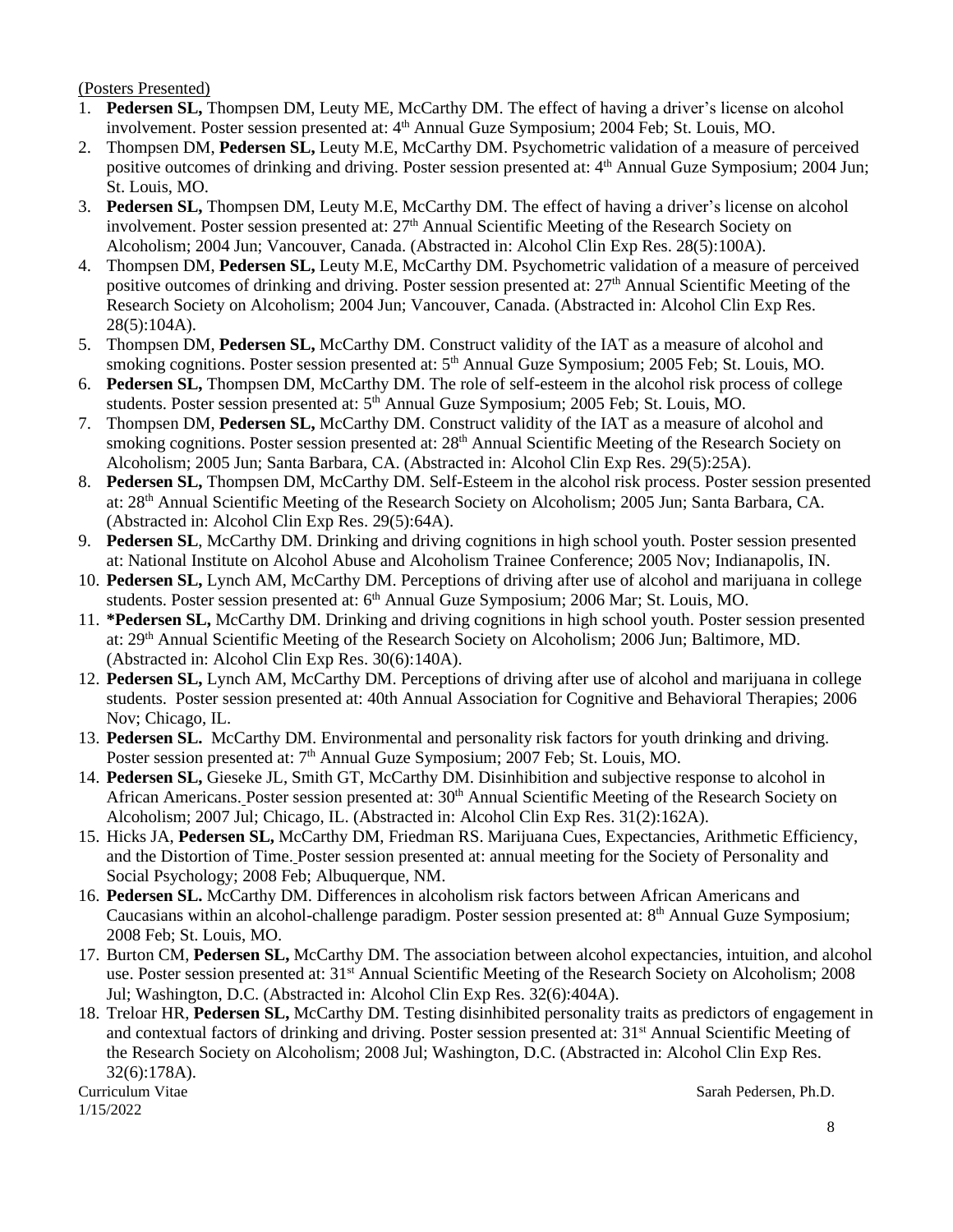- 19. **Pedersen SL.** McCarthy DM. Differences in alcoholism risk factors between African Americans and Caucasians within an alcohol-challenge paradigm. Poster session presented at: 31st Annual Scientific Meeting of the Research Society on Alcoholism; 2008 Jul; Washington, D.C. (Abstracted in: Alcohol Clin Exp Res. 32(6):919A).
- 20. **Pedersen SL.** McCarthy DM. Modeling alcohol dependence risk in African Americans. Poster session presented at: 10<sup>th</sup> Annual National Multicultural Conference and Summit; 2009 Jan; New Orleans, LA.
- 21. Niculete ME, Treloar HR, **Pedersen SL,** McCarthy DM. Drinking and driving motives, negative consequences and other traffic safety behaviors. Poster session presented at: 9th Annual Guze Symposium; 2009 Feb; St. Louis, MO.
- 22. Treloar HR, **Pedersen SL,** Burton CM, McCarthy DM. Differences in Implicit Associations about Alcohol Between African Americans and Caucasians Following Alcohol Administration. Poster session presented at: National Institute on Alcohol Abuse and Alcoholism Trainee Conference; 2009 Mar; New Orleans, LA.
- 23. Niculete ME, Treloar HR, **Pedersen SL,** McCarthy DM. Drinking and driving motives, negative consequences and other traffic safety behaviors. Poster session presented at: 32<sup>nd</sup> Annual Scientific Meeting of the Research Society on Alcoholism; 2009 Jun; San Diego, CA. (Abstracted in: Alcohol Clin Exp Res. 33(6):248A).
- 24. **Pedersen SL,** Treloar HT, Burton CM, McCarthy DM. Differences in implicit associations about alcohol between African Americans and Caucasians following alcohol administration. Poster session presented at: 32nd Annual Scientific Meeting of the Research Society on Alcoholism; 2009 Jun; San Diego, CA. (Abstracted in: Alcohol Clin Exp Res. 33(6):178A).
- 25. Hicks JA, **Pedersen SL,** McCarthy DM, Friedman RS. Alcohol and marijuana primes, expectancies, and nonconsumptive behaviors. Poster session presented at: annual meeting of the Social Psychologists in Texas; 2010 Jan; Arlington, TX.
- 26. **Pedersen SL,** Stepp SD, Hipwell AE, McCarthy DM, Chung T. Racial differences in cognitive risk factors for alcohol use between African American and Caucasian girls. Poster session presented at: Society for Research on Adolescence; 2010 Mar; Philadelphia, PA.
- 27. Morris DH, Treloar HR, **Pedersen SL,** McCarthy DM. Drinking and driving expectancies as mediators of the association between impulsivity and drinking and driving behavior. Poster session presented at: 33rd Annual Scientific Meeting of the Research Society on Alcoholism; 2010 Jun; San Antonio, TX. (Abstracted in: Alcohol Clin Exp Res. 34(6):243A).
- 28. Stepp SD, **Pedersen SL,** Hipwell AE, McCarthy DM, Chung T. Racial differences in the prospective relations between expectancies and alcohol use across early adolescence in girls. Poster session presented at: 33rd Annual Scientific Meeting of the Research Society on Alcoholism; 2010 Jun; San Antonio, TX. (Abstracted in: Alcohol Clin Exp Res. 34(6):122A).
- 29. **Pedersen SL,** Molina BS, Belendiuk KA, Donovan JE. Racial differences in the prospective associations between impulsivity, sensation seeking, and drinking across early adolescence. Poster session presented at: 33rd Annual Scientific Meeting of the Research Society on Alcoholism; 2010 Jun; San Antonio, TX. (Abstracted in: Alcohol Clin Exp Res. *34(6):*122A).
- 30. Looby A, **Pedersen SL,** Molina BS, Pelham WE, Cheong J. Predicting alcohol use from drinking motives and expectancies among young adults with and without childhood Attention Deficit Hyperactivity Disorder. Poster session presented at: 34th Annual Scientific Meeting of the Research Society on Alcoholism; 2011 Jun; Atlanta, GA. (Abstracted in: Alcohol Clin Exp Res. 35(6):163A).
- 31. **Pedersen SL,** Molina BS, Pelham WE, Cheong J, Gnagy EM. Attention Deficit Hyperactivity Disorder and alcohol expectancies in adolescence. Poster session presented at: 34th Annual Scientific Meeting of the Research Society on Alcoholism; 2011 Jun; Atlanta, GA. (Abstracted in: Alcohol Clin Exp Res. 35(6):163A).
- 32. **Pedersen SL,** Molina BS, Pelham WE, Gnagy EM. Childhood Attention Deficit Hyperactivity Disorder, impulsivity, and drinking and driving in young adults: A longitudinal examination. Poster session presented at: 35th Annual Scientific Meeting of the Research Society on Alcoholism; 2012 Jun; San Francisco, CA. (Abstracted in: Alcohol Clin Exp Res. 36(6):291A).
- 33. Belendiuk KA, **Pedersen SL,** Marshal MP, King KM, Pelham WE, Molina BS. Parallel process growth models for adolescent and peer drinking in individuals with and without childhood ADHD. Poster session presented at:

1/15/2022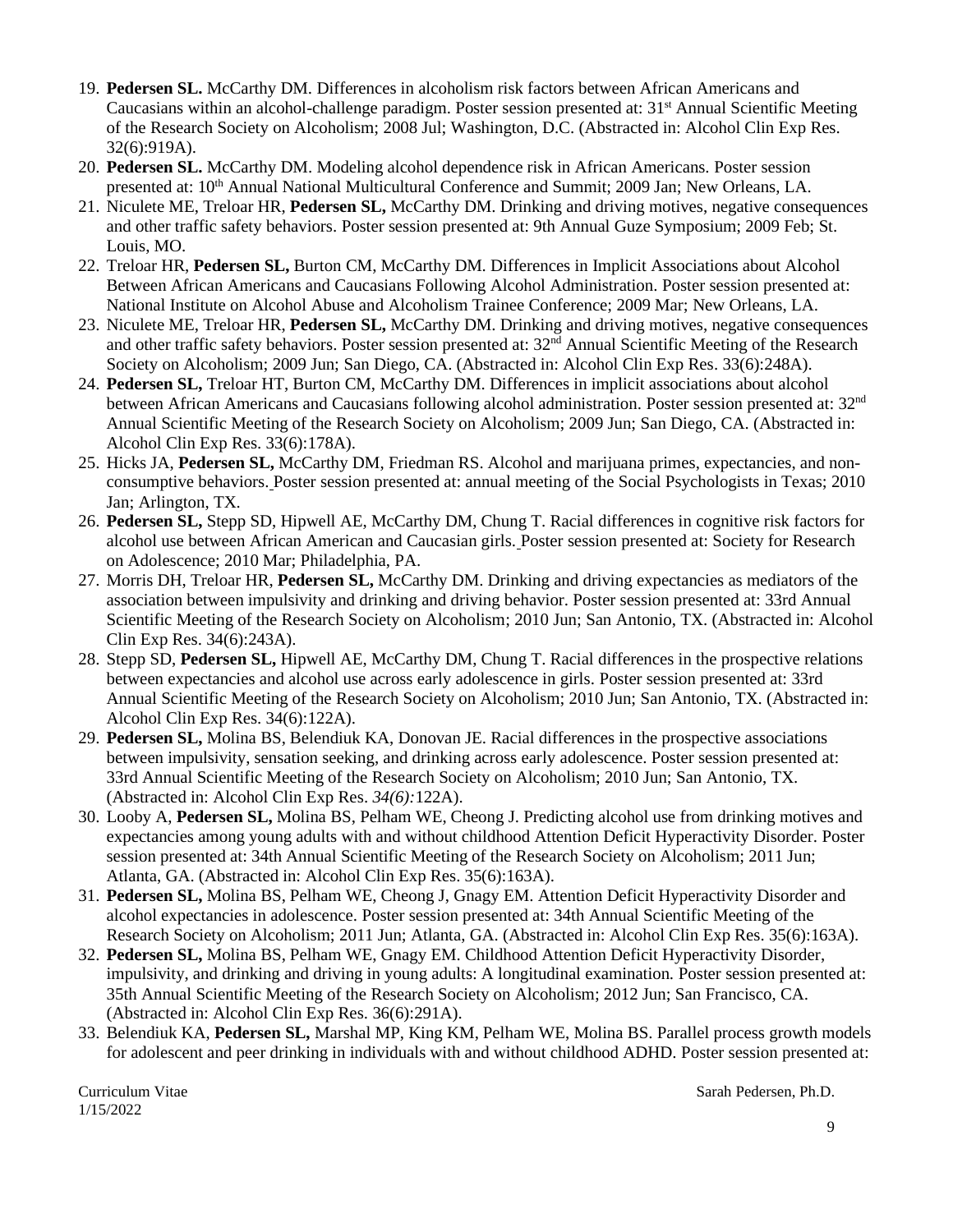35th Annual Scientific Meeting of the Research Society on Alcoholism; 2012 Jun; San Francisco, CA. (Abstracted in: Alcohol Clin Exp Res. 36(6):129A).

- 34. Walther CA, **Pedersen SL,** Molina BS. Alcohol expectancies as moderators of the association between social anxiety and alcohol use among first semester college students. Poster session presented at: Society for Research in Child Development Themed Meeting: Transitions from Adolescence to Adulthood; 2012 Oct; Tampa, FL.
- 35. **Pedersen SL,** Stepp SD, Hipwell AE, Chung T. Differences in alcohol expectancies between African American and European American girls. Poster session presented at: National Multicultural Conference and Summit; 2013 Jan; Houston, TX.
- 36. **Pedersen SL**, Walther CA, Blazetic L, Pelham WE, Molina BS. The indirect effects of childhood ADHD on alcohol problems in adulthood through unique facets of impulsivity. Poster session presented at: 36th Annual Scientific Meeting of the Research Society on Alcoholism; 2013 Jun; Orlando, FL. (Abstracted in: Alcohol Clin Exp Res.
- 37. Treloar HR, Price MH, Arterberry BJ, **Pedersen SL,** McCarthy DM. Driving after combined use of alcohol and marijuana in college students. Poster session presented at: 36th Annual Scientific Meeting of the Research Society on Alcoholism; 2013 Jun; Orlando, FL. (Abstracted in: Alcohol Clin Exp Res. 37(2):37A).
- 38. Molina BS, Walther CA, **Pedersen SL,** Gnagy E, Pelham WE. Parent- versus self-reported alcohol problems for young adults with childhood ADHD. Poster session presented at: 38<sup>th</sup> Annual Scientific Meeting of the Research Society on Alcoholism; 2015; San Antonio, TX. (Abstracted in: Alcohol Clin Exp Res. 39(S1):74A).
- 39. Walther CA, **Pedersen SL,** Pelham WE, Gnagy E, Molina BS. Differences in young adult alcohol problems due to ADHD history and completion of postsecondary education. Poster session presented at: Annual Meeting of the Research Society on Alcoholism; 2015 Jun; San Antonio, TX. (Abstracted in: Alcohol Clin Exp Res. 39(S1):163A).
- 40. Walther CA, **Pedersen SL,** Pelham WE, Gnagy E, Molina BS. Trajectories of ADHD symptoms and anger from childhood to adulthood as predictors of young adult alcohol problems. Poster session presented at: Annual Meeting of the Research Society on Alcoholism; 2015 Jun; San Antonio, TX. (Abstracted in: Alcohol Clin Exp Res. 39(S1):163A).
- 41. \*Perez J, White SJ, Lazarus SA, Stepp SD, **Pedersen SL.** Drinking to cope: Comparing the acute effects of alcohol for those with and without BPD. Poster session presented at: 39<sup>th</sup> Annual Meeting of the Research Society on Alcoholism; 2016 Jun; New Orleans, LA. (Abstracted in: Alcohol Clin Exp Res. 40(S1):1113A).
- 42. \*White SJ, Fleming KA, Molina BS, **Pedersen SL.** Behavioral disinhibition relates to increased approach bias to alcohol following acute alcohol consumption. Poster session presented at: 39<sup>th</sup> Annual Meeting of the Research Society on Alcoholism; 2016 Jun; New Orleans, LA. (Abstracted in: Alcohol Clin Exp Res. 40(S1):107A).
- 43. Hasler BP, White SJ, **Pedersen SL.** Chronotype and sleep/wake times are associated with behavioral disinhibition, acute response to alcohol, and problematic alcohol use. Poster session presented at: 39<sup>th</sup> Annual Meeting of the Research Society on Alcoholism; 2016 Jun; New Orleans, LA. (Abstracted in: Alcohol Clin Exp Res. 40(S1):228A).
- 44. \*Walther CA, **Pedersen SL,** Gnagy E, Pelham WE, Molina BS. Specificity of substance use expectancy associations among adults with and without childhood ADHD. Poster session presented at: 39<sup>th</sup> Annual Meeting of the Research Society on Alcoholism; 2016 Jun; New Orleans, LA. (Abstracted in: Alcohol Clin Exp Res. 40(S1)).
- 45. Kennedy TM, Walther CA, **Pedersen SL,** McKone KM, Gnagy EM, Pelham WE, Molina BS. Peer influences on alcohol use among young adults with a history of ADHD. Poster session presented at: 40th Annual Meeting of the Research Society on Alcoholism; 2017 Jun; Denver, CO. (Abstracted in: Alcohol Clin Exp Res. 41(S1):72A).
- 46. McKone KM, Kennedy TM, Walther CA, **Pedersen SL,** Gnagy EM, Pelham WE, Molina BS. Social anxiety, heavy drinking, and AUD symptoms among young adults with and without childhood ADHD. Poster session presented at:  $40<sup>th</sup>$  Annual Meeting of the Research Society on Alcoholism; 2017 Jun; Denver, CO. (Abstracted in: Alcohol Clin Exp Res. 41(S1):231A).
- Curriculum Vitae Sarah Pedersen, Ph.D. 1/15/2022 47. \*Walther CA, **Pedersen SL,** Gnagy EM, Pelham WE, Molina BS. Prospective specificity of expectancies predicting substance use among adults with and without childhood ADHD. Poster session presented at: 40<sup>th</sup>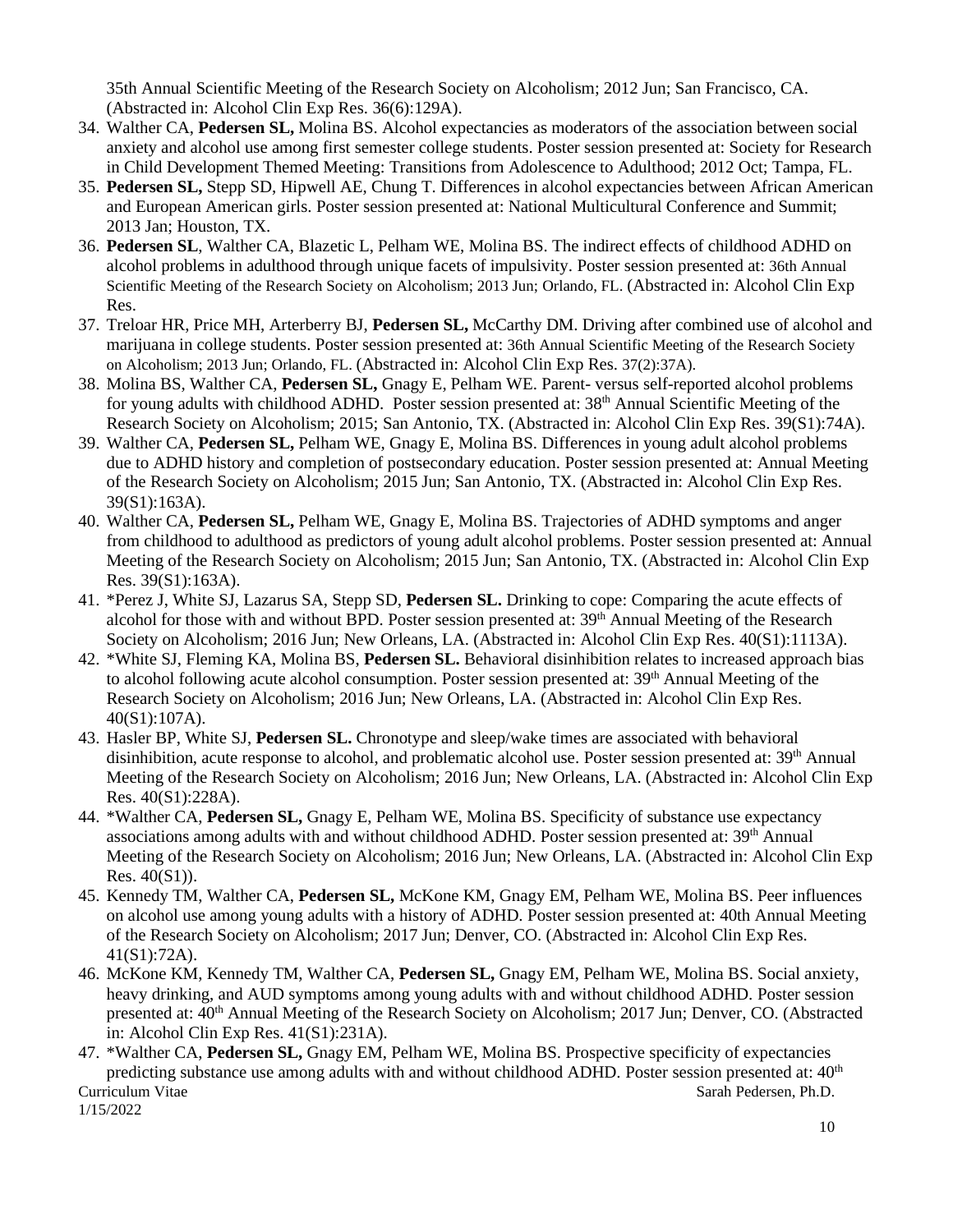Annual Meeting of the Research Society on Alcoholism; 2017 Jun; Denver, CO. (Abstracted in: Alcohol Clin Exp Res. 41(S1):77A).

- 48. Wang FL, **Pedersen SL,** Gnagy EM, Pelham WE, Molina BS. Association between adulthood depressive symptoms and alcohol problems by ADHD status. Poster session presented at: 40<sup>th</sup> Annual Meeting of the Research Society on Alcoholism; 2017 Jun; Denver, CO. (Abstracted in: Alcohol Clin Exp Res. 41(S1):232A).
- 49. \*Green CD, White SJ, **Pedersen SL,** Molina BS. Racial differences in acute alcohol response across ADHD status. Poster session presented at: Annual Meeting of the American Psychological Association; 2017 Aug; Washington, DC.
- 50. \*Kennedy TM, Walther CA, **Pedersen SL,** McKone KM, Gnagy EM, Pelham WE, Molina BS. Young adult outcomes as a function of adolescent ADHD symptom trajectories: Inattention, hyperactivity/impulsivity, and oppositional behavior. Poster session presented at: American Professional Society of ADHD and Related Disorders; 2018 Jan; Washington, DC.
- 51. \*Kennedy TM, Walther CA, **Pedersen SL,** McKone KM, Gnagy EM, Pelham WE, Molina BS. ADHD symptoms trajectories across adolescence: Inattention, hyperactivity/impulsivity, and oppositional behavior. Poster session presented at: Society for Research on Adolescence Biennial Meeting; 2018 Apr; Minneapolis, MN.
- 52. Wang FL, **Pedersen SL,** Gnagy EM, Pelham WE, Molina BS. Romantic Relationships of Individuals with ADHD and Effects on Alcohol Use Disorder. Poster session presented at: 41st Annual Research Society on Alcoholism Scientific Meeting; 2018 Jun; San Diego, CA. (Abstracted in: Alcohol Clin Exp Res. 42(S1):244A).
- 53. Fleming KA, **Pedersen SL,** Molina BS. Changes in impulsivity following alcohol consumption vary as a function of environmental context. Poster session presented at: 41<sup>st</sup> Annual Meeting of the Research Society on Alcoholism; 2018 Jun; San Diego, CA. (Abstracted in: Alcohol Clin Exp Res. 42(S1):188A).
- 54. Molina BS, **Pedersen SL,** Kipp HL, Lindstrom RA, Joseph HM, Kolko DJ, Engster SA, Subramaniam GA, Liu D. Alcohol-related risk among teenage patients stimulant-treated for ADHD in primary (pediatric) care. Poster session presented at: 41<sup>st</sup> Annual Meeting of the Research Society on Alcoholism; 2018 Jun; San Diego, CA. (Abstracted in: Alcohol Clin Exp Res. 42(S1):54A).
- 55. \*Walther CM, **Pedersen SL,** Gnagy EM, Pelham WE, Molina BS. Indirect effects of childhood ADHD on alcohol problems through facets of impulsivity in mid-adulthood. Poster session presented at: Annual Meeting of the Research Society on Alcoholism Scientific Meeting; 2018 Jun; San Diego, CA. (Abstracted in: Alcohol Clin Exp Res. 42(S1):54A).
- 56. Chugani CD, Byrd AL, Pedersen SL, Chung T, Hipwell AE, Stepp SD. Affective and sensation seeking pathways linking borderline personality disorder symptoms and alcohol-related problems in young women. Poster session presented at: Annual Meeting of the Research Society on Alcoholism Scientific Meeting San Diego, CA. (Abstracted in: Alcohol Clin Exp Res. 42(S1):174A).
- 57. \*Kennedy TM, White SJ, Molina BS, **Pedersen SL.** Does monitoring ADHD symptoms improve them? A smartphone-based ecological momentary assessment (EMA) study of adolescents with ADHD. Poster session presented at: Association for Behavioral and Cognitive Therapies Annual Convention; 2018 Nov; Washington, DC
- 58. Molina, BSG, Lindstrom, RA, Kipp, HL, Joseph, HM, Wang, F, Kolko, D, Subramaniam, G, Liu, D, & **Pedersen, SL.** (2019, January). Expectancies for the effects of stimulant medication by adolescents in pediatric primary care treatment for ADHD. Poster presented at the American Professional Society of ADHD and Related Disorders (APSARD), Washington, DC.
- 59. \*Foster, KT, Molina, BSG, & **Pedersen, SL.** (2019, June). Correspondence between laboratory and ecological assessment of biphasic alcohol effects. Poster presented at the Annual Meeting of the Research Society on Alcoholism Scientific Meeting. Minneapolis, MN.
- 60. Wang, FL, **Pedersen, SL,** Devlin, B, Gnagy, EM, Pelham Jr., WE, & Molina, BSG. (2019, June). Longitudinal trajectory groups of alcohol outcomes and depressive symptoms in adulthood: Differential predictions by ADHD diagnoses. Poster presented at the Annual Meeting of the Research Society on Alcoholism Scientific Meeting. Minneapolis, MN.

1/15/2022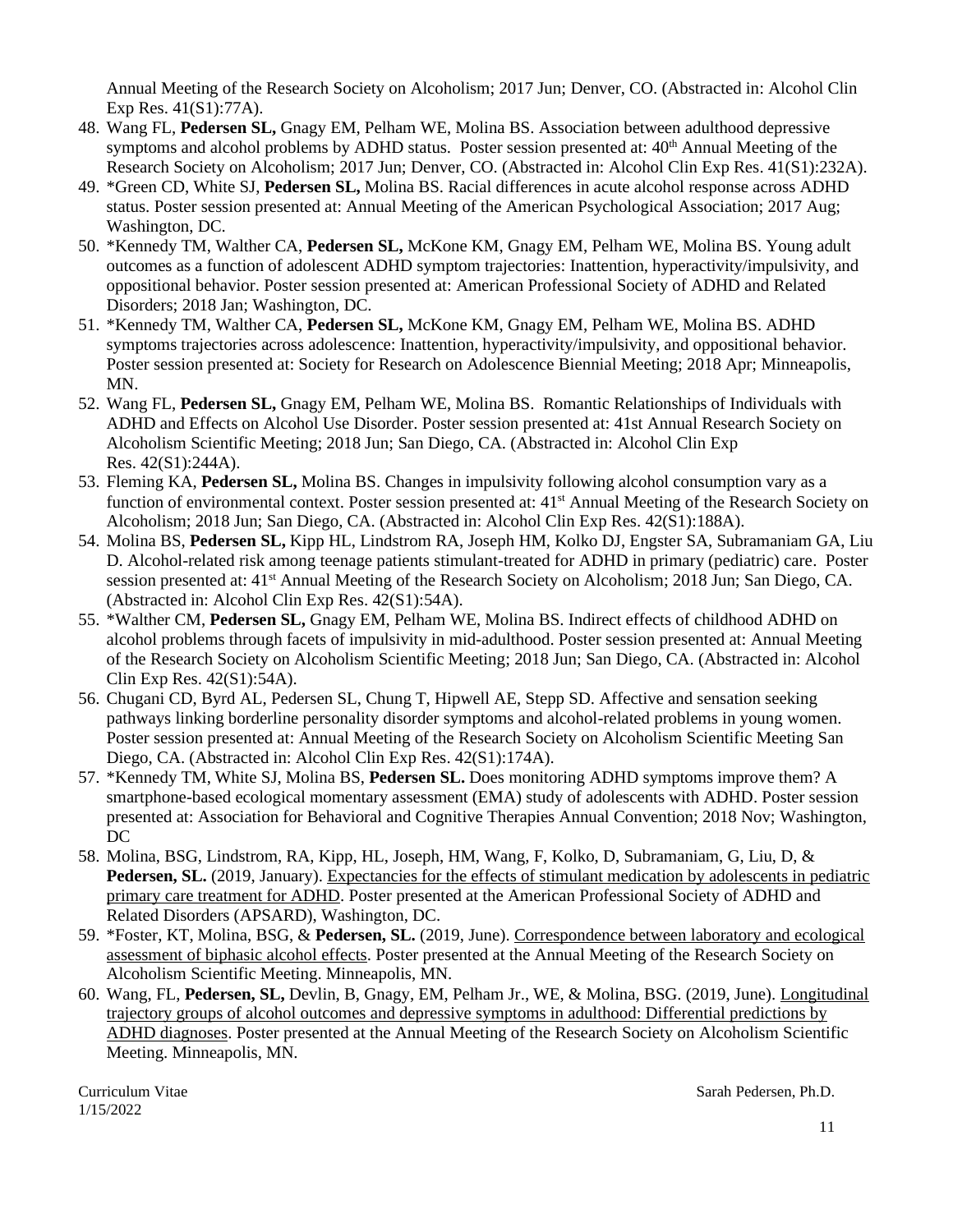- 61. Walther, CAP, **Pedersen, SL,** Wang, FL, Kennedy, TM, Lindstrom, RA, Gnagy, EM, Pelham, Jr., WE, & Molina, BSG. (2019, June). Childhood ADHD and heavy alcohol use at age 30: Shifting mediators with advancing age. Poster presented at the Annual Meeting of the Research Society on Alcoholism Scientific Meeting. Minneapolis, MN.
- 62. Wang, FL, **Pedersen, SL,** Gnagy, EM, Pelham, WE, & Molina, BSG. (2020, June). Nature of alcohol problems differs for young adults with and without childhood ADHD. Poster presented at the Annual Meeting for the Research Society on Alcoholism (Enoch Gordis award, finalist, virtual presentation).
- 63. Molina, BSG., Lindstrom, RA, **Pedersen, SL,** Joseph, HM, Kipp, HL, Kolko, DJ, Bauer, DJ, Liu, D, Subramaniam, GA. (2020, June). Alcohol use by adolescents prescribed stimulants for ADHD increases risk of diversion. Poster presented at the Annual Meeting of the Research Society on Alcoholism Scientific Meeting, Virtual.
- 64. Walther, CAP, Wang, FL, Kennedy, TM, **Pedersen, SL,** Gnagy, EM, Pelham III, WE, & Molina, BSG. (2020, June). Problematic Alcohol Use in Adulthood as a Function of Childhood ADHD, Adolescent Impairment, and Parental Knowledge. Poster presented at the Annual Meeting of the Research Society on Alcoholism Scientific Meeting, Virtual.
- 65. Sheehan, H, Boness, CL, **Pedersen, SL**, Hasler, BP, Lindstrom, R. (2021, June). Acute alcohol consumption's effects on subsequent same day sleep characteristics: A multi-method examination. Poster presented at the 44<sup>th</sup> Annual Meeting of the Research Society on Alcoholism Scientific Meeting, Virtual. (Abstracted in: Alcohol Clin Exp Res. 45(S1):118A).
- 66. Boness, CL, Hasler, BP, Sheehan, H, **Pedersen, SL**. (2021, June). How are sleep and circadian characteristics related to alcohol use disorder and related problems? An item- and problem- level examination. Poster presented at the 44<sup>th</sup> Annual Meeting of the Research Society on Alcoholism Scientific Meeting, Virtual. (Abstracted in: Alcohol Clin Exp Res. 45(S1):130A).
- 67. Wang, FL, **Pedersen, SL**, Gnagy, EM, Pelham, WE, Jr., Molina, BSG. Validity of the "larger/longer" DSM criterion for impaired control. Poster presented at the 44<sup>th</sup> Annual Meeting of the Research Society on Alcoholism Scientific Meeting, Virtual. (Abstracted in: Alcohol Clin Exp Res. 45(S1):132A).
- 68. Paulus, DJ, Wallace, ML, Hasler, BP, **Pedersen, SL**. Emotional complexity following alcohol administration and completion of a laboratory based stress task. Poster presented at the 44th Annual Meeting of the Research Society on Alcoholism Scientific Meeting, Virtual. (Abstracted in: Alcohol Clin Exp Res. 45(S1):172A)
- 69. Kennedy, TM, Hunter, DS, Cason, I, Holmes, J, **Pedersen, SL.** Cross-group interpersonal interactions, discrimination, and drinking to cope among Black and White young adult drinkers. Poster presented at the 44<sup>th</sup> Annual Meeting of the Research Society on Alcoholism Scientific Meeting, Virtual. (Abstracted in: Alcohol Clin Exp Res. 45(S1):175A)
- 70. Hasler, BP, Wallace, ML, Graves, JL, Molina, BSG, **Pedersen, SL.** Circadian preference is associated with impulsivity at both the trait and state level. Poster presented at the 44<sup>th</sup> Annual Meeting of the Research Society on Alcoholism Scientific Meeting, Virtual. (Abstracted in: Alcohol Clin Exp Res. 45(S1):177A)
- 71. Warner, OM, Motschman, CA, McCarthy, DM, **Pedersen, SL.** Racial differences in predictors of alcohol impaired driving. Poster presented at the 44<sup>th</sup> Annual Meeting of the Research Society on Alcoholism Scientific Meeting, Virtual. (Abstracted in: Alcohol Clin Exp Res. 45(S1):245A)

## **PROFESSIONAL ACTIVITIES**

## **TEACHING**

#### **Medical Student Teaching:**

2014 Small group facilitator,  $\sim$  10 1<sup>st</sup> year medical students, Introduction to Psychiatry course

3 classes

1/15/2022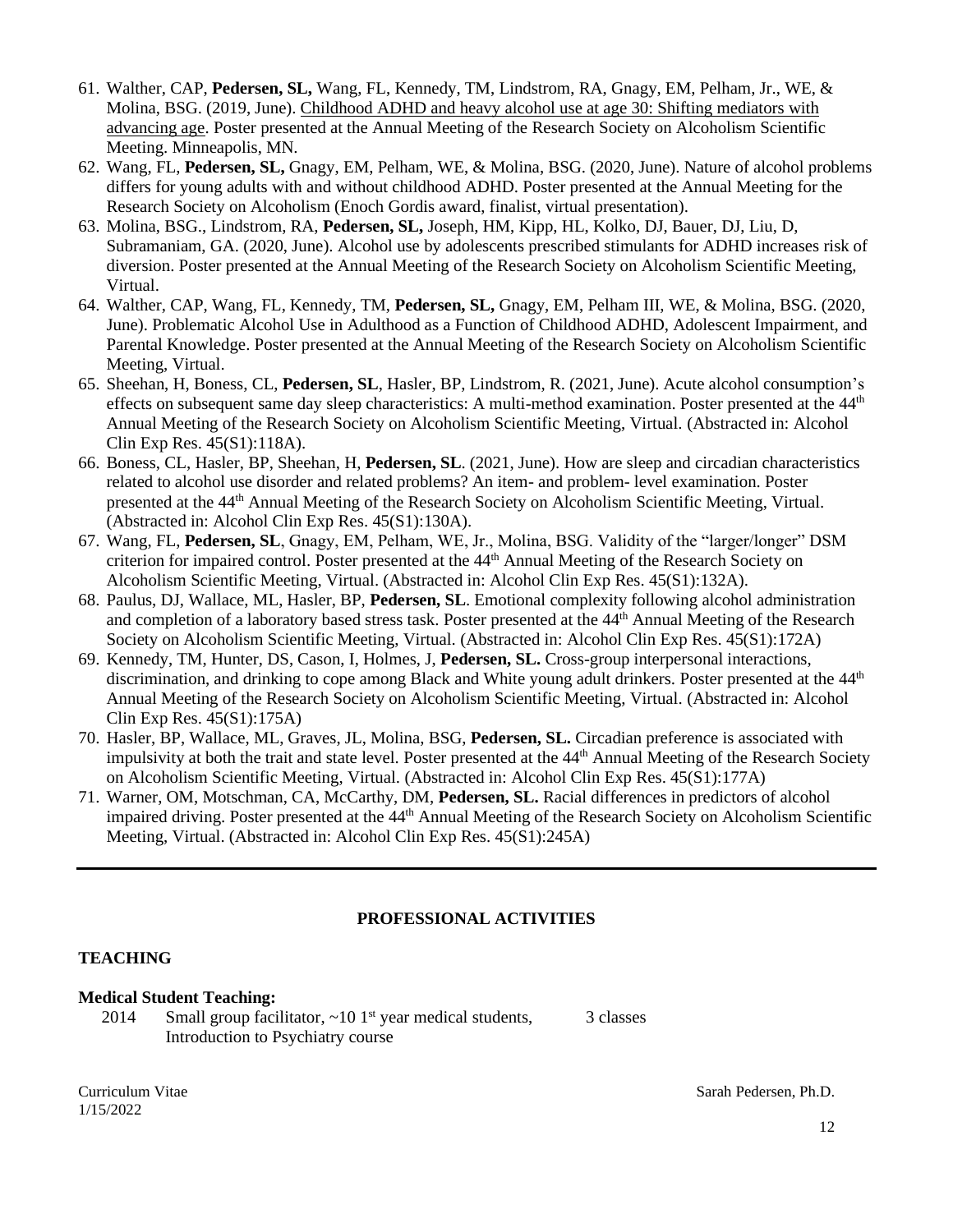| 2015 | Small group facilitator, $\sim 10^{-1}$ year medical students,            | 3 classes |
|------|---------------------------------------------------------------------------|-----------|
|      | Introduction to Psychiatry course                                         |           |
| 2017 | Small group facilitator, $\sim 10$ 1 <sup>st</sup> year medical students, | 2 classes |
|      | Introduction to Psychiatry course                                         |           |
| 2017 | Small group facilitator, $\sim$ 12 1 <sup>st</sup> year medical students, | 7 classes |
|      | Behavioral Medicine course                                                |           |
| 2018 | Small group facilitator, $\sim$ 12 1 <sup>st</sup> year medical students, | 7 classes |
|      | <b>Behavioral Medicine course</b>                                         |           |
| 2018 | Small group facilitator, $\sim 10$ 1 <sup>st</sup> year medical students, | 2 classes |
|      | Introduction to Psychiatry course                                         |           |
| 2019 | Behavioral Medicine course design member                                  |           |
| 2021 | Standardized patient workshop facilitator                                 | 2 classes |
| 2021 | Small group facilitator, $\sim$ 12 1 <sup>st</sup> year medical students, | 1 class   |
|      | Behavioral Medicine course                                                |           |

#### **Resident Teaching:**

| 2015 | Guest lecturer, PGY-1 Addiction course, presented on                 | 1 class |
|------|----------------------------------------------------------------------|---------|
|      | screening and diagnosis of substance use disorders                   |         |
| 2016 | Guest lecturer, PGY-1 Addiction course, presented on                 | 1 class |
|      | screening and diagnosis of substance use disorders                   |         |
| 2016 | Guest lecturer, PGY-4 Developmental Processes course,                | 1 class |
|      | presented on racial identity development                             |         |
| 2017 | Guest lecturer, PGY-4&5, presented on racial identity and            | 1 class |
|      | microaggressions                                                     |         |
| 2017 | Guest lecturer, PGY-4 Developmental Processes course,                | 1 class |
|      | presented on racial identity development                             |         |
| 2018 | Guest lecturer, PGY-4 Developmental Processes course,                | 1 class |
|      | presented on racial identity development                             |         |
| 2018 | Guest lecturer, PGY5, Cultural Competency, presented on              | 1 class |
|      | racial identity and microaggressions                                 |         |
| 2021 | Presentation to WPH 1 <sup>st</sup> year Psychiatry residents on the |         |
|      |                                                                      |         |

cultural formulation interview.

#### **Clinical Psychology Intern and Postdoctoral Scholar Teaching (- indicates through present):**

| 2013<br>Presentation to WPIC clinical psychology interns on obtaining licensure |  |
|---------------------------------------------------------------------------------|--|
|---------------------------------------------------------------------------------|--|

- 2014 Presentation to WPIC clinical psychology interns on obtaining licensure
- 2016 Discussant on the topic "How to do a successful K award" to postdoctoral scholars on T32 fellowships in the Department of Psychiatry, University of Pittsburgh  $(\sim 12)$
- 2017 Discussant on the topic "Work-Life Balance" to postdoctoral scholars on T32 fellowships in the Department of Psychiatry, University of Pittsburgh (~15)
- 2017 Discussant on the topic "Working with a Mentor and Becoming One" to postdoctoral scholars on T32 fellowships in the Department of Psychiatry, University of Pittsburgh  $(-15)$
- 2015- Member of the training faculty for the WPH Clinical Psychology Internship. Drs. Michele Levine and Tina Goldstein, Directors.
- 2017- Research Preceptor and Steering Committee Member, Alcohol Research Training Program, Department of Psychiatry, University of Pittsburgh. Drs. Gale Richardson and Brooke Molina, Directors.
- 2018- Faculty facilitator for the Career and Research Development Seminar for Postdoctoral Training, Department of Psychiatry, University of Pittsburgh. (Drs Robert Sweet and Cecile Ladouceur, Directors).

1/15/2022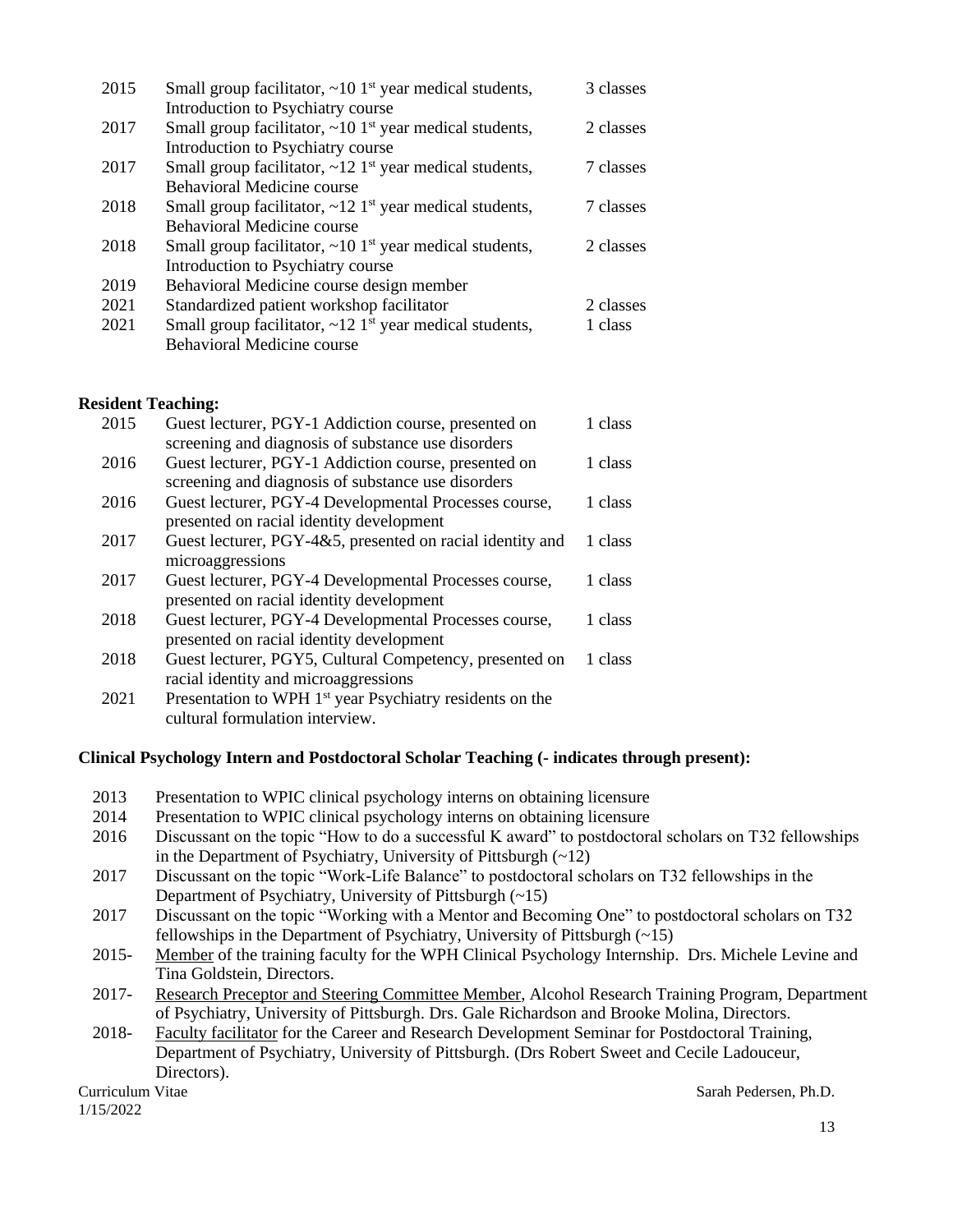- 2018- Member, Internship Training Committee for the WPH Clinical Psychology Internship. (Drs. Michele Levine and Tina Goldstein, Directors).
- 2019 Presentation to WPH clinical psychology interns on how to give an effective presentation
- 2019 Discussant on the topic "Work-work balance" to postdoctoral scholars on T32 fellowships in the Department of Psychiatry, University of Pittsburgh (~15)
- 2020 Presentation to WPH clinical psychology interns on how to give an effective presentation
- 2020 Discussant on the topic "Work-work balance" to postdoctoral scholars on T32 fellowships in the Department of Psychiatry, University of Pittsburgh (~15)
- 2020 Presentation to WPH clinical psychology interns on broaching identities and backgrounds in psychotherapy to improve health equity
- 2021 Presentation to WPH clinical psychology interns on broaching identities and backgrounds in psychotherapy to improve health equity.

### **University Lectures:**

- 2010 **Pedersen, S.L.** *Hidden Mediators of Ethnic Group Differences in Risk of Alcohol Problems.* Journal club presented to the WPIC-Wide Journal Club at Western Psychiatric Institute and Clinic. Chaired by Dr. John Donovan. Discussants were Drs. Antoine Douaihy & Marie Cornelius. Pittsburgh, PA.
- 2013 **Pedersen, S.L.** *Disinhibition and Response to Alcohol in African Americans and European Americans.* Researchers on the Rise lecture series, Department of Psychiatry, University of Pittsburgh.
- 2015 **Pedersen, S.L.** *Risk for alcohol problems in distressed populations: Psychopharmacology, personality and cognitions.* Talk presented to the Department of Psychology Clinical Seminar, University of Pittsburgh.
- 2015 **Pedersen, S.L.** *Emotional impulsivity links ADHD and alcohol use problems.* Talk presented at the 15th Annual WPIC Research Day, Pittsburgh, PA.
- 2017 **Pedersen, S.L.** ADHD, Impulsivity, and Alcohol Problems. Invited talk presented to the Department of Psychology at Westminster College.
- 2017 Invited expert panelist member, WPIC Wide Journal Club, trainee presenter: Frances Wang, M.A.; Topic: Role of Internalizing Symptoms in Adolescent Substance Use.
- 2017 Invited expert panelist member, WPIC Wide Journal Club, trainee presenter: Britny Hildebrandt, M.S.; Topic: Behavioral and neural similarities across compulsive behaviors.
- 2017 Invited expert panelist member, WPIC Resident Grand Round, trainee presenter: Joseph Carley, M.D.; Topic: Drug policy: Impacts on medical research and clinical care of addiction.
- 2018 **Pedersen, S.L.** (2018, January). *Understanding risk for alcohol problems among Black drinkers*. Talk presented to the WPIC Executive and Leadership Committee.
- 2018 Pedersen, S.L. *Alcohol*. Talk presented at the 18<sup>th</sup> Annual WPIC Research Day, Pittsburgh, PA.
- 2020 Invited expert panelist member, WPH Wide Journal Club, trainee presenter: Joseph Wonderlich, M.A.; Topic: Eating disorders: Prevalence of comorbid alcohol use and substance use disorders
- 2021 **Pedersen, S.L.** Broaching in clinical practice: engaging in difficult dialogue. As part of WPH's Clinician Educator Showcase.
- 2021 **Pedersen, S.L.,** Holmes, J. Growing an equitable and inclusive lab. As part of the University of Pittsburgh, Department of Psychiatry, Research Day.
- 2021 **Pedersen, S.L.** Inequities in alcohol problems for minoritized populations. Invited talk, University of Missouri, Department of Psychological Sciences.

#### **Undergraduate and Graduate Teaching:**

2002-2003 Teaching Assistant, Introduction to Psychology, Department of Psychology, University of Montana. 1 class per semester, ~100/class.

1/15/2022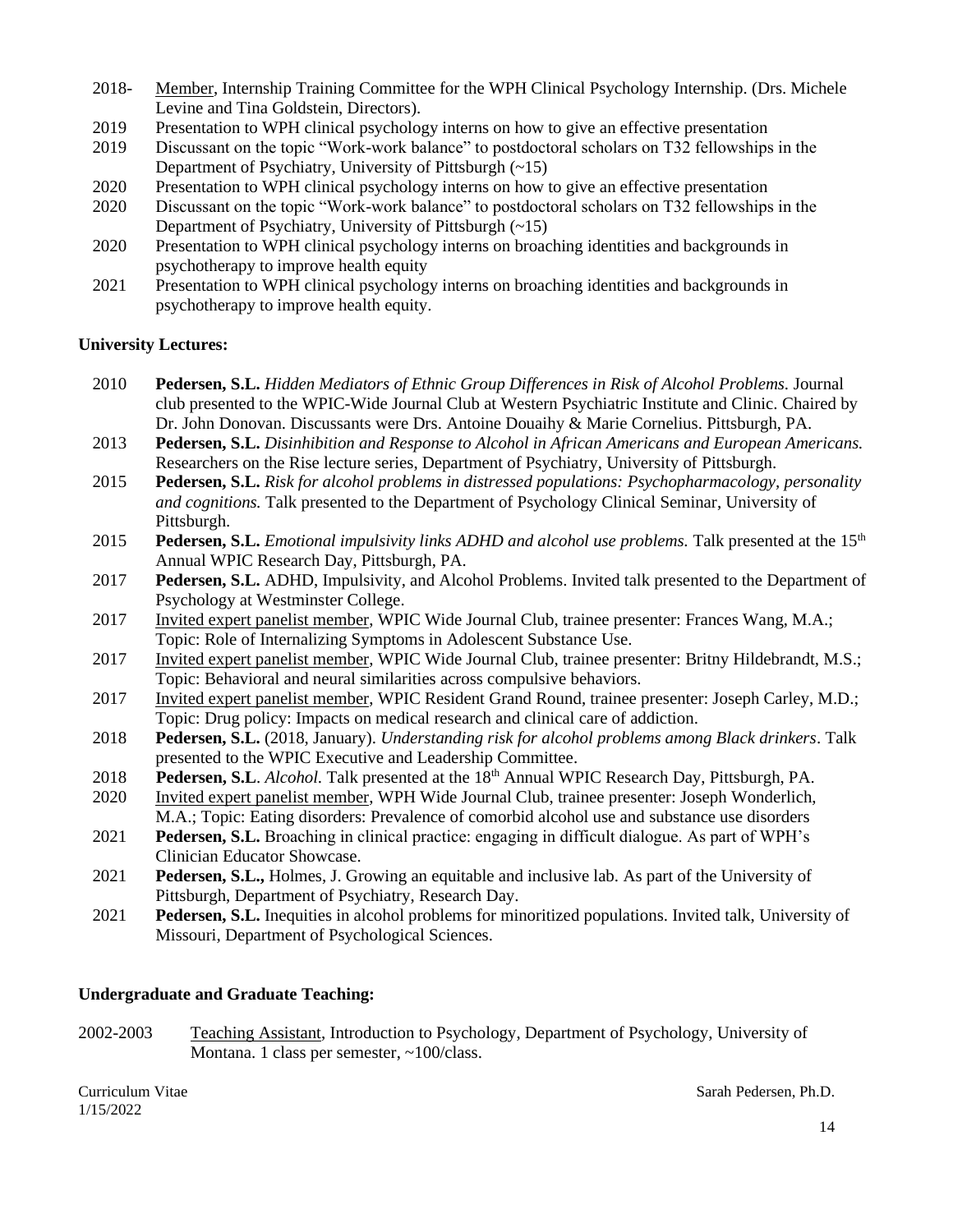| 2003      | Teaching Assistant, Human Sexuality, Department of Psychological Sciences, University of           |
|-----------|----------------------------------------------------------------------------------------------------|
|           | Missouri. 1 class, ~350 students/class.                                                            |
| 2003      | Teaching Assistant and lab instructor, Introduction to Research Methods, Department of             |
|           | Psychological Sciences, University of Missouri. 1 class per semester, ~100 students/class.         |
| 2004      | Teaching Assistant, Introduction to Psychometrics, Department of Psychological Sciences,           |
|           | University of Missouri. 1 class, ~150 students/class.                                              |
| 2007-2008 | Instructor, Drugs and Behavior, Department of Psychological Sciences, University of Missouri.      |
|           | 1 class per semester, ~30 students/class.                                                          |
| 2004-2008 | Course lecturer on Cognitive Behavioral Therapy in Introduction to Clinical Psychology,            |
|           | University of Missouri.                                                                            |
| 2007      | Course lecturer on addictions in Abnormal Psychology, University of Missouri.                      |
| 2008      | Course lecturer on Mindfulness Based Relapse Prevention in Abnormal Psychology, Stephens           |
|           | College, Columbia, MO.                                                                             |
| 2015      | Course lecturer on health disparities in alcohol use, in Addiction course, Carnegie Mellon         |
|           | University                                                                                         |
| 2018      | Course lecturer on alcohol use disorder, Psychiatric Epidemiology, Graduate School of Public       |
|           | Health, University of Pittsburgh                                                                   |
| 2020      | Course lecturer on alcohol use disorder, Psychiatric Epidemiology, Graduate School of Public       |
|           | Health, University of Pittsburgh                                                                   |
| 2021      | Course lecturer on alcohol use and alcohol use disorder, Psychosocial Factors in Disease, Graduate |
|           | School of Public Health, University of Pittsburgh                                                  |

## **Faculty and Staff Development Teaching:**

| 2010     | Invited presenter, Western Psychiatric Institute and Clinic/Office of Education and Regional<br>Programming training program, Treatment of Borderline Personality Disorder. One-day training<br>for community mental health service providers. Pittsburgh, PA, 04/27/2010.                                                                                                    |
|----------|-------------------------------------------------------------------------------------------------------------------------------------------------------------------------------------------------------------------------------------------------------------------------------------------------------------------------------------------------------------------------------|
| 2011     | Invited presenter, Western Psychiatric Institute and Clinic/Office of Education and Regional<br>Programming training program, Treatment of Borderline Personality Disorder Part II. One-day<br>training for community mental health service providers. Pittsburgh, PA, 05/03/2011.                                                                                            |
| 2011     | Invited presenter, Western Psychiatric Institute and Clinic/Office of Education and Regional<br>Programming training program, Treatment of Borderline Personality Disorder Part II. One-day<br>training for community mental health service providers. New Castle, PA, 12/14/2011.                                                                                            |
| $2015 -$ | Facilitator, Youth and Family Research Program bi-weekly journal club and educational series. In<br>these meetings staff and students are encouraged to discuss research methods, seminal articles, and<br>learn about careers in mental health care and research. A major focus is on health disparities in<br>psychiatric illnesses and ways to conduct bias-free research. |
| 2012     | Invited presenter, Western Psychiatric Institute and Clinic/Office of Education and Regional<br>Programming training program, Borderline Personality Disorder: Diagnosis, Treatment and Impact<br>on the Parent-Child Relationship. One-day training for community mental health service providers.<br>Pittsburgh, PA, 10/26/2012.                                            |
| 2021     | Presenter, WPH clinical internship training committee, Ways to Reduce Bias During Interviews.<br>Provided an overview of how bias affects ratings of applicants, strategies to reduce bias, and<br>questions to ask applicants that demonstrate commitment to equity and cultural humility initiatives.                                                                       |

## **Mentoring:**

1/15/2022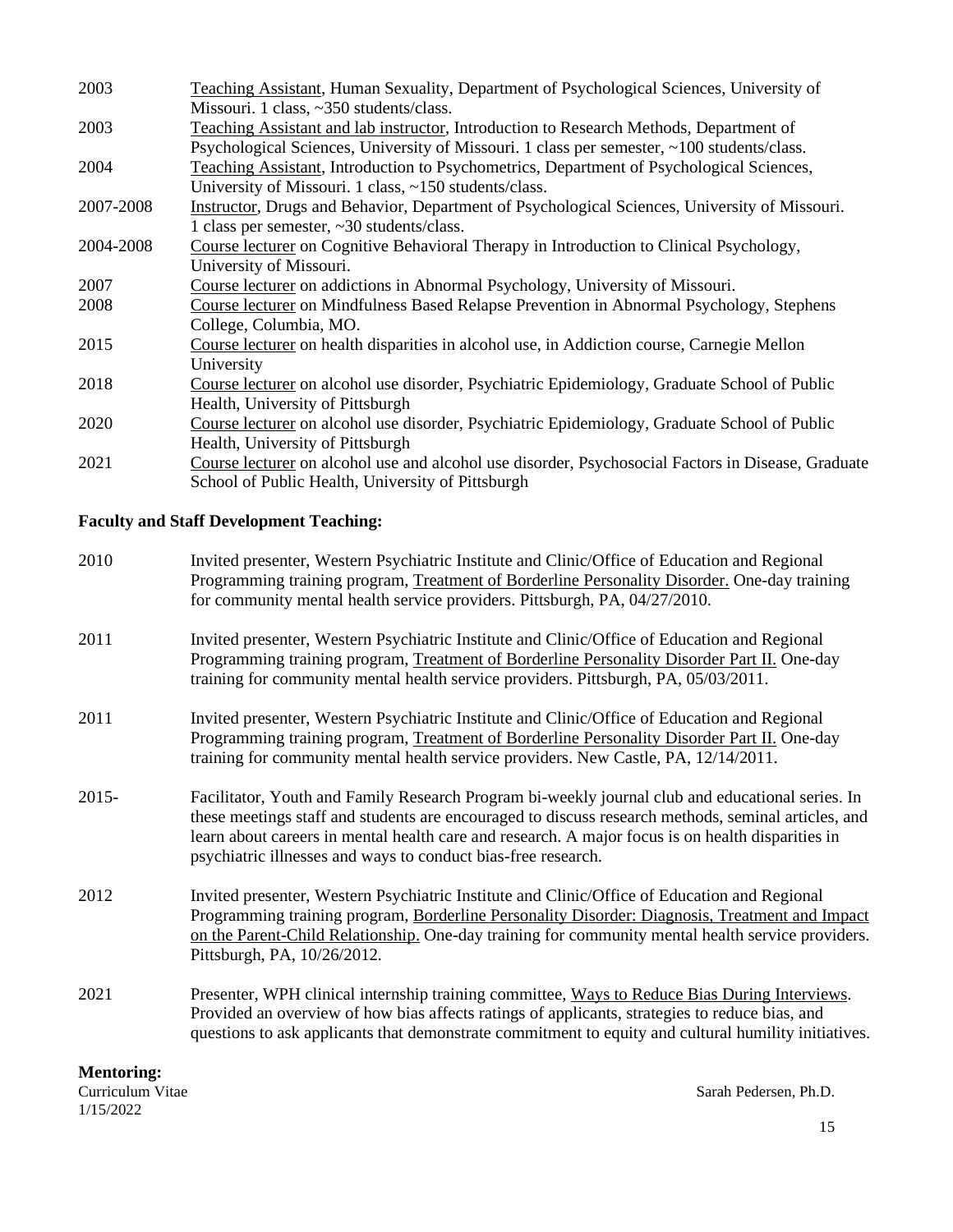| 2010-2013        | Co-mentor, Katherine Belendiuk, Ph.D., previous clinical psychology graduate student, University<br>of Pittsburgh. Met regularly to discuss manuscripts, provide feedback, teach statistics. Letter writer |
|------------------|------------------------------------------------------------------------------------------------------------------------------------------------------------------------------------------------------------|
|                  | for internship and post doctoral applications.                                                                                                                                                             |
| 2012-2014        | Co-mentor, Christine Walther, Ph.D., previous graduate student in PhD Developmental Psychology<br>Program, University of Pittsburgh, 2008-2014. Provided mentorship on two first author                    |
|                  | manuscripts, letter writer. Present: Assistant Professor, University of Houston, Clear Lake.                                                                                                               |
| 2016-2017        | Mentor, University of Pittsburgh Hot Metal Bridge Program (HMB), Cathrin Green, fellow. The                                                                                                                |
|                  | goal of the program is to provide racial/ethnic minority post-baccelorate students with mentorship                                                                                                         |
|                  | to successfully apply to graduate school and complete a research project. Present: Graduate student,                                                                                                       |
|                  | Virginia Commonwealth University.                                                                                                                                                                          |
| 2016-2017        | Clinical supervisor, Rachel Bachrach, Ph.D., Postdoctoral Scholar. Provide supervision and                                                                                                                 |
|                  | training for postdoctoral clinical psychologists to obtain licensure. Present: Postdoctoral associate,                                                                                                     |
|                  | Veterans Administration, Pittsburgh, PA.                                                                                                                                                                   |
| 2016-2020        | Clinical supervisor, Jessica Hamilton, Ph.D., previous clinical psychology intern and postdoctoral                                                                                                         |
|                  | scholar at the University of Pittsburgh. Provide weekly supervision, mentorship, and training for                                                                                                          |
|                  | clinical psychology interns at WPH over the course of their training year. Continued as                                                                                                                    |
|                  | postdoctoral clinical supervisor for licensure. Present: Assistant Professor, Rutgers University.                                                                                                          |
| 2016-2018        | Co-mentor, Kirsten McKone, clinical psychology graduate student, University of Pittsburgh.                                                                                                                 |
|                  | Mentored Ms. McKone in the development of a first author manuscript, met weekly to provide                                                                                                                 |
|                  | feedback. Present: graduate student at the University of Pittsburgh.                                                                                                                                       |
| 2016-2018        | First Experiences in Research Mentor. This course is designed to give undergraduate students of all                                                                                                        |
|                  | majors experience in research laboratories. I had two students per semester complete this training                                                                                                         |
|                  | in my lab. I met bi-weekly with students to develop a research project that would allow them to                                                                                                            |
|                  | generate hypotheses, conduct literature reviews, learn basic statistical skills, and write conclusions.                                                                                                    |
|                  | Students also attended weekly lab meetings, bi-weekly journal clubs, and were involved in                                                                                                                  |
|                  | shadowing lab visits.                                                                                                                                                                                      |
| 2016-present     | Mentor, Traci Kennedy, Ph.D. Assistant Professor, University of Pittsburgh. Meet weekly to                                                                                                                 |
|                  | discuss manuscript progress, provide feedback on grant proposals, discuss career development. Dr.<br>is currently conducting a foundation grant and a K23 funded by NIAAA.                                 |
| 2017-2019        | Clinical supervisor, Erin Kaufman, Ph.D., previous clinical psychology intern and postdoctoral                                                                                                             |
|                  | scholar at the University of Pittsburgh. Provide weekly supervision, mentorship, and training for<br>clinical psychology interns at WPIC over the course of their training year. Continued as              |
|                  | postdoctoral clinical supervisor for licensure. Mentored Ms. Kaufman on the development of a                                                                                                               |
|                  | manuscript. Present: Assistant Professor, University of Western Ontario.                                                                                                                                   |
| 2017-2018        | Thesis committee member, Betsy Edershile, department of psychology, University of Pittsburgh.                                                                                                              |
|                  | Present: graduate student.                                                                                                                                                                                 |
| 2017-2018        | K award review committee member, Lisa Germeroth, Ph.D., Postdoctoral Scholar, University of                                                                                                                |
|                  | Pittsburgh. Participated in reviewing and providing feedback on Dr. Germeroth's K23 proposal                                                                                                               |
|                  | during the initial submission and resubmission. Attended 5 meetings to discuss the K23. Present:                                                                                                           |
|                  | Assistant Professor, K23 was awarded.                                                                                                                                                                      |
| 2018-present     | Directed Research Mentor for undergraduate students. I work closely with 3-5 undergraduate                                                                                                                 |
|                  | psychology majors throughout every semester to provide hands on research training. Each student                                                                                                            |
|                  | attends a weekly lab meeting, bi-weekly journal club, meet individually with me bi-weekly, and                                                                                                             |
|                  | works throughout the semester to develop and present a research project. The majority of students                                                                                                          |
|                  | stay a second semester and extend the depth of their research projects. Six of these students have                                                                                                         |
|                  | subsequently gone on to graduate school and three students are pursuing additional research                                                                                                                |
|                  | experience as full-time post-bac research assistants in my lab before attending medical school.                                                                                                            |
| 2018-present     | Clinical supervisor and K award review committee member, Karen Jakubowksi, Ph.D.,                                                                                                                          |
|                  | Postdoctoral Scholar, University of Pittsburgh. Provide weekly supervision, mentorship, and                                                                                                                |
|                  | training for clinical psychology interns at WPIC over the course of their training year. Continued as                                                                                                      |
| Curriculum Vitae | Sarah Pedersen, Ph.D.                                                                                                                                                                                      |
| 1/15/2022        |                                                                                                                                                                                                            |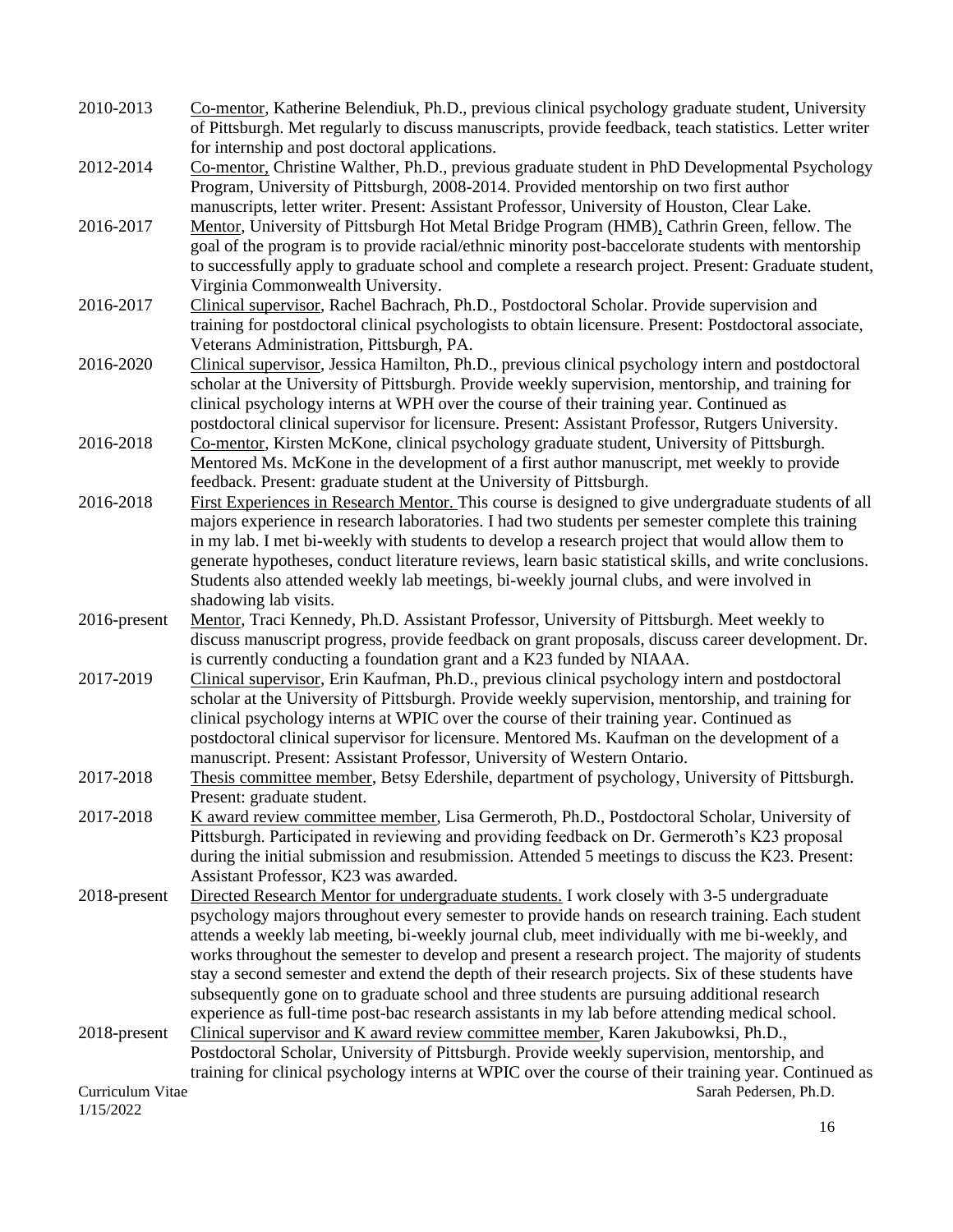|              | postdoctoral clinical supervisor for licensure. Served as a K award review committee member for<br>K01 submission in October 2020.                      |
|--------------|---------------------------------------------------------------------------------------------------------------------------------------------------------|
| 2018-2019    | Research Mentor, Kate Foster, Ph.D. previous clinical psychology intern at University of                                                                |
|              | Pittsburgh Medical Center. Met bi-weekly to develop and discuss a research project. Provide                                                             |
|              | feedback on hypothesis formulation, writing, and analysis of intensive longitudinal data. Presented                                                     |
|              | research project to Research Society on Alcoholism. Present: Assistant Professor, University of                                                         |
|              | Washington.                                                                                                                                             |
| 2019-2020    | K award review committee member, Irene Tung, Ph.D., Postdoctoral Scholar, University of                                                                 |
|              | Pittsburgh. Participated in reviewing and providing feedback on Dr. Tung's K01 proposal during                                                          |
|              | the initial submission and resubmission. Attended 5 meetings to discuss the K01. K01 received a                                                         |
|              | priority score of 20 upon resubmission and is pending funding.                                                                                          |
| 2019-2020    | Clinical supervisor, Chardée Galan, M.A., prior clinical psychology intern, University of Pittsburgh                                                    |
|              | Medical Center. Provide weekly supervision, mentorship, and training for clinical psychology                                                            |
|              | interns at WPH over the course of their training year. Present: Post-doc at University of Pittsburgh.                                                   |
|              | Starting a faculty appointment at University of Southern California in August 2021.                                                                     |
| 2019-2020    | Research Mentor, Joseph Wonderlich, M.A., previous Clinical Psychology Intern, University of                                                            |
|              | Pittsburgh Medical Center. Meet bi-weekly to develop and discuss a research project. Provide                                                            |
|              | feedback on hypothesis formulation, writing, and analysis of intensive longitudinal data. Presented                                                     |
|              | research project to Research Society on Alcoholism and this manuscript is under review. Present:                                                        |
| 2020-2021    | postdoctoral scholar at Columbia University.                                                                                                            |
|              | Clinical supervisor, Rosalind Butterfield, clinical psychology intern, University of Pittsburgh                                                         |
|              | Medical Center. Provide weekly supervision, mentorship, and training for clinical psychology                                                            |
| 2020-2021    | interns at WPH over the course of their training year.<br>Research Mentor, Cassandra Boness, M.A., Clinical Psychology Intern, University of Pittsburgh |
|              | Medical Center. Meet bi-weekly to develop and discuss a research project. Provide feedback on                                                           |
|              | hypothesis formulation, writing, and analysis of intensive longitudinal data. Submitted research                                                        |
|              | project to Research Society on Alcoholism for consideration to be presented in June 2021.                                                               |
| 2020-2021    | Mentor, Daniel Paulus, Ph.D. Postdoctoral Scholar, University of Pittsburgh. Meet weekly to                                                             |
|              | discuss manuscript progress, provide feedback on grant proposals, discuss career development. Dr.                                                       |
|              | Paulus is currently working towards submitting a K01 for submission in June 2021.                                                                       |
| 2021-present | Dissertation committee member, Betsy Edershile, department of psychology, University of                                                                 |
|              | Pittsburgh. Present: graduate student.                                                                                                                  |
|              |                                                                                                                                                         |

## **Teaching and Mentoring Fellowships:**

2014-2016 Fellow, Alcohol Medical Scholars Program. Director, Dr. Marc Schuckit. The fellowship provides hands on training to 4 fellows across the United States over a 2-year period to gain skills to effectively teach and mentor in schools of medicine and academic medical centers about addiction and addiction medicine. The fellowship requires preparation and presentation of multiple lectures, discussion of stigma of addiction, and mentorship.

## **RESEARCH**

## **Current Grant Support (NIH funded):**

| <b>Grant Number</b> | <b>Grant Title</b>                       | Role in        | Years     | Source/\$ Amount     |
|---------------------|------------------------------------------|----------------|-----------|----------------------|
|                     |                                          | Project $&$ %  | Inclusive | (direct $&$ indirect |
|                     |                                          | Effort         |           | for entire project)  |
| R56 DA051400        | A multimethod examination of individual  | <b>PI, 25%</b> | 2021-2022 | NIDA/                |
|                     | and environmental contributors to racial |                |           | \$638,204            |
|                     | disparities in marijuana use             |                |           |                      |

1/15/2022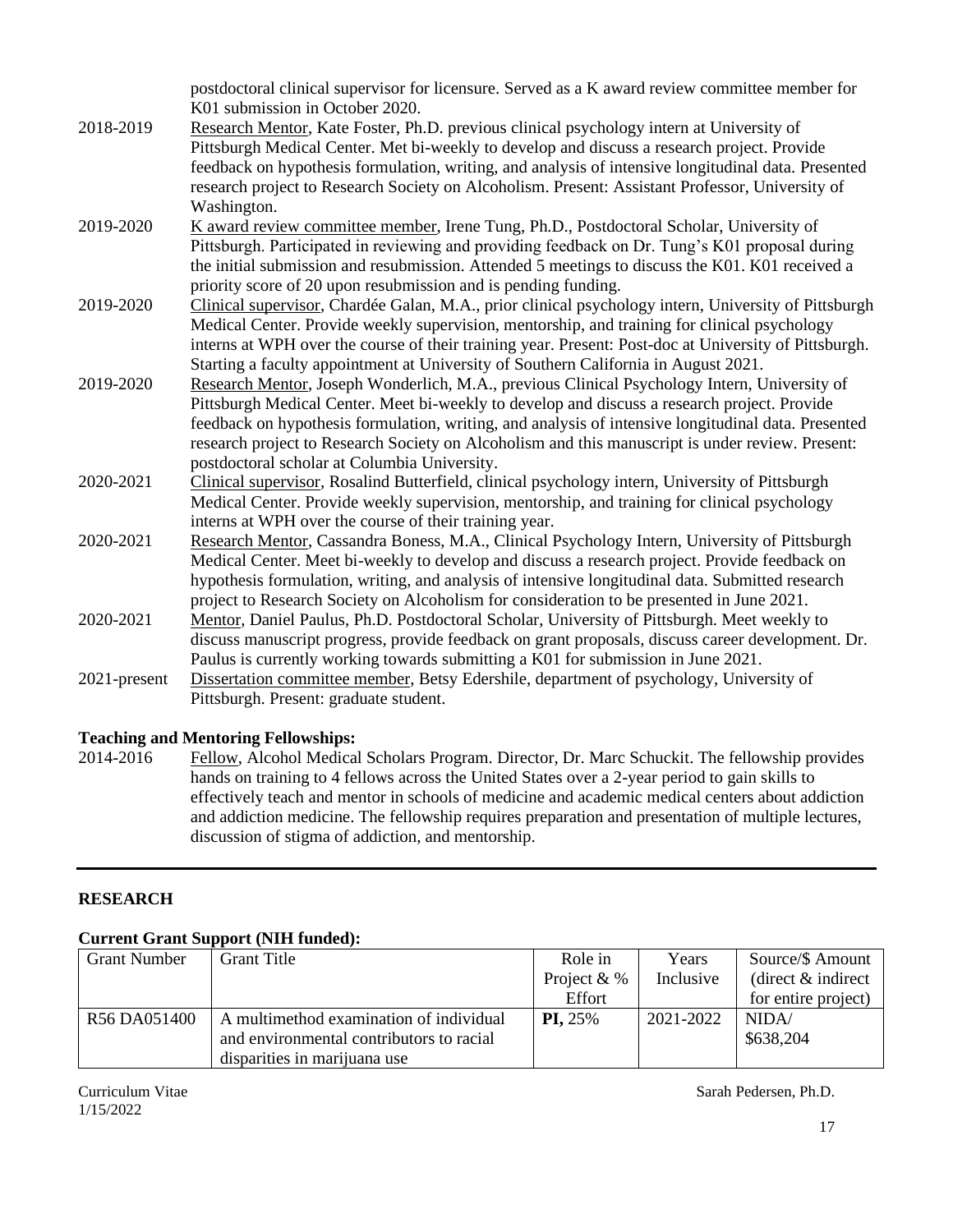| R01 AA025617 | Understanding differences in risk for<br>alcohol problems between Black and White<br>drinkers: Integrating alcohol response,<br>stress, and drinking motives | PI, 26.5%                          | 2018-2023 | NIAAA/<br>\$2,573,967 |
|--------------|--------------------------------------------------------------------------------------------------------------------------------------------------------------|------------------------------------|-----------|-----------------------|
| R01 AA026249 | Positive and negative reinforcement<br>pathways underlying sleep and alcohol use<br>associations                                                             | <b>MPI, 26.5%</b><br>(MPI: Hasler) | 2018-2023 | NIAAA/<br>\$2,667,123 |
| R01 AA027494 | The Pittsburgh ADHD Longitudinal Study:<br>Predicting alcohol misuse, problems, and<br>disorder in mid-adulthood.                                            | <b>MPI, 11%</b><br>(MPI: Molina)   | 2020-2025 | NIAAA/<br>\$1,963,292 |
| R01 DA049721 | A prospective examination of stimulant<br>diversion and related risk factors for young<br>adults with childhood- or adult-diagnosed<br>ADHD.                 | $Co-I, 3%$<br>(PI: Molina)         | 2020-2025 | NIDA/<br>\$3,572,017  |
| R01 DK117358 | The role of impulsive phenotypes on weight<br>trajectories and response to behavioral<br>interventions during pregnancy and the<br>postpartum period         | Co-I, 3%<br>(PI: Levine)           | 2018-2021 | NIDDK/<br>\$1,280,345 |
| R01 MH112758 | Transdiagnostic neural mechanisms<br>underlying dimensions of negative<br>affectivity in depression and anxiety                                              | Co-I, 5%<br>(PI: Fournier)         | 2018-2023 | NIMH/<br>\$2,678,546  |

## **Current Grant Support (Psychiatry Department seed funds):**

| <b>Grant Number</b> | <b>Grant Title</b>                        | Role in       | Years     | Source/\$ Amount     |
|---------------------|-------------------------------------------|---------------|-----------|----------------------|
|                     |                                           | Project $&$ % | Inclusive | (direct $&$ indirect |
|                     |                                           | Effort        |           | for entire project)  |
| N/A                 | An examination of discrimination, stress  | <b>PI</b>     | 2020-2021 | \$10,000             |
|                     | and alcohol use during the COVID-19       |               |           |                      |
|                     | pandemic                                  |               |           |                      |
| N/A                 | Assessment of cultural awareness and      | PI            | 2021-2022 | \$15,000             |
|                     | structural disadvantage: development of a |               |           |                      |
|                     | novel implicit awareness task             |               |           |                      |

## **Pending Grant Support:**

| <b>Grant Number</b> | <b>Grant Title</b>                        | Role in        | Years     | Source/\$ Amount     |
|---------------------|-------------------------------------------|----------------|-----------|----------------------|
|                     |                                           | Project $&$ %  | Inclusive | (direct $&$ indirect |
|                     |                                           | Effort         |           | for entire project)  |
| R01 Admin.          | Examination of a drinking to cope pathway | PI, no effort  | 2022-2023 | NIAAA/\$100,000      |
| Supplement          | for Latine young adults.                  |                |           |                      |
| R01 DA055597        | A multimethod examination of individual   | <b>PI, 25%</b> | 2022-2027 | NIDA/scored in       |
|                     | and environmental contributors to racial  |                |           | $26th$ % & will be   |
|                     | inequities in cannabis use                |                |           | resubmitted 3/22     |

## **Prior Grant Support:**

| <b>Grant Number</b> | <b>Grant Title</b>                       | Role in            | Years     | Source/\$ Amount      |
|---------------------|------------------------------------------|--------------------|-----------|-----------------------|
|                     |                                          | Project $&$ %      | Inclusive | (direct $\&$ indirect |
|                     |                                          | Effort             |           | for entire project)   |
| F31 AA017571        | Common and Specific Alcohol Risk Factors | <b>PI.</b> $100\%$ | 2008-2009 | NIAAA                 |
|                     | in African Americans and Caucasians      |                    |           | \$28,939              |

1/15/2022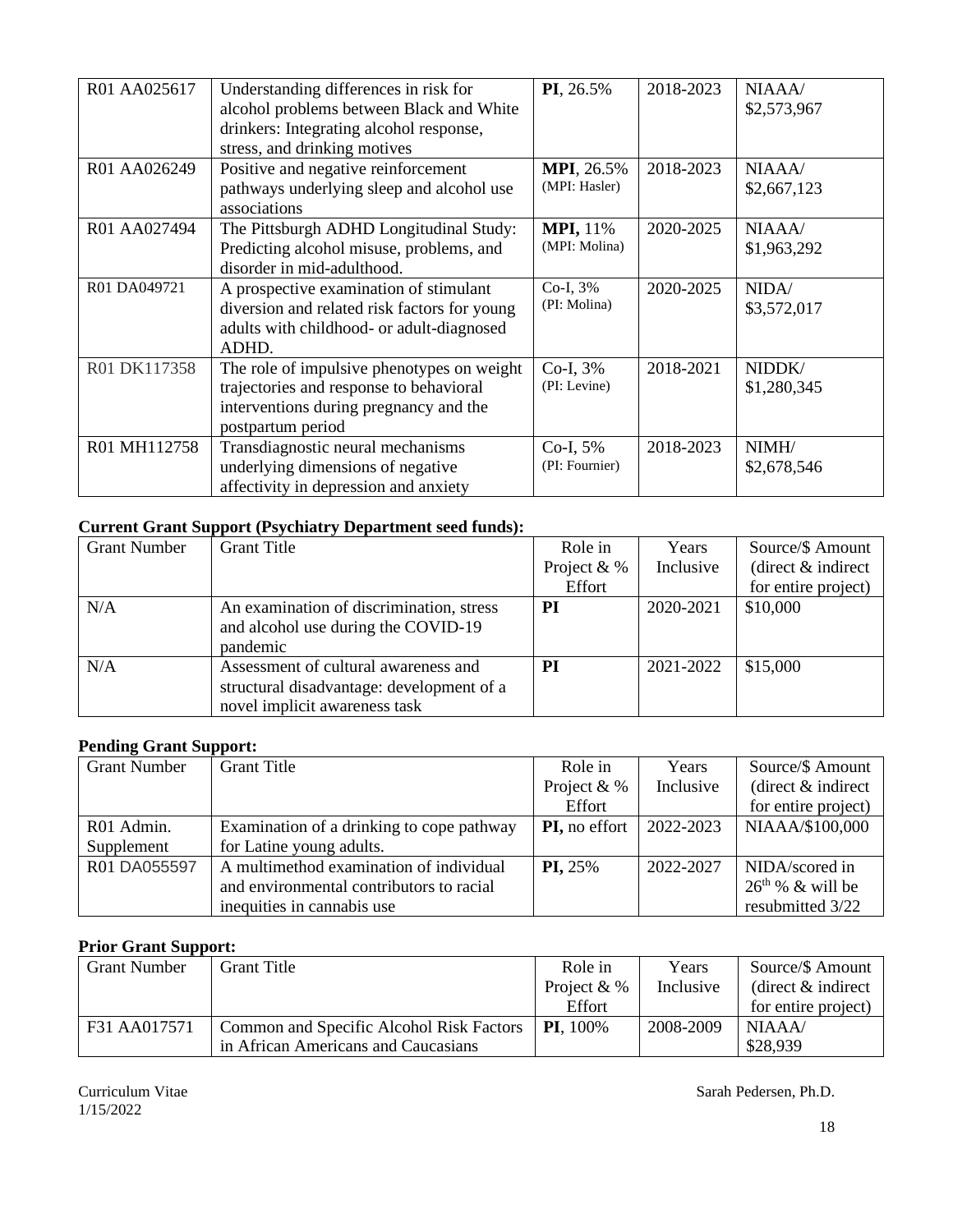| K01 AA021135          | Disinhibition and Acute Response to<br>Alcohol in European and African<br>Americans                                  | PI, 100%                                                  | 2012-2017 | NIAAA/<br>\$775,650                                    |
|-----------------------|----------------------------------------------------------------------------------------------------------------------|-----------------------------------------------------------|-----------|--------------------------------------------------------|
| Foundation<br>grant   | Implicit Alcohol Cognitions and<br>Disinhibition: A Pathway to Alcohol<br>Problems                                   | PI, effort<br>subsumed<br>on K01                          | 2013-2015 | The foundation<br>for Alcohol<br>Research<br>\$100,000 |
| R21 AA023180          | Pathways to Alcohol Problems in<br>Borderline PD via Acute Response to<br>Alcohol                                    | <b>MPI</b> , effort<br>subsumed<br>on K01<br>(MPI: Stepp) | 2014-2017 | NIAAA/<br>\$400,997                                    |
| U01 DA040213-<br>S1   | Medication utilization and ADHD<br>symptoms in real-time                                                             | Co-I, 20%<br>(PI: Molina)                                 | 2017-2018 | NIDA/\$147,838                                         |
| R56 AA011873          | The Pittsburgh ADHD Longitudinal Study:<br>Predicting alcohol misuse, problems, and<br>disorder in mid-adulthood     | Co-I, 5%<br>(PI: Molina)                                  | 2013-2020 | NIAAA/<br>\$3,627,478                                  |
| U01 DA040213          | Primary care prevention of stimulant<br>diversion by high school students with<br><b>ADHD</b>                        | Co-I, 2%<br>(PI: Molina)                                  | 2015-2021 | NIDA/<br>\$2,394,000                                   |
| U01 DA040213-<br>05S1 | Prevention of opioid diversion by young<br>adult patients: Primary and specialty care<br>practices and perspectives. | $Co-I, 3%$<br>(PI: Molina)                                | 2019-2021 | NIDA/<br>\$221,630                                     |

## **Non-Funded Research**

Reviewer: Journals

| 2007-    | <b>Addictive Behaviors</b>                    |
|----------|-----------------------------------------------|
| 2008-    | Journal of Studies on Alcohol and Drugs       |
| $2011 -$ | Psychology of Addictive Behaviors             |
| $2011 -$ | Alcoholism Clinical and Experimental Research |
| $2011 -$ | <b>Psychological Assessment</b>               |
| 2012-    | Journal of Abnormal Child Psychology          |
| 2012-    | Addiction                                     |
| 2013-    | Psychopharmacology                            |
| 2015-    | Substance Use and Misuse                      |
| 2016     | <b>Addictive Behaviors</b>                    |
| 2016-    | American Journal of Psychiatry                |
| 2016-    | Journal of Abnormal Psychology                |
| 2016-    | Drug and Alcohol Dependence                   |
| 2016-    | Journal of Attention Disorders                |
| 2018-    | <b>Health Psychology</b>                      |
| 2018-    | The American Journal of Psychiatry            |
|          |                                               |

## Editorial Board Member

- 2020- Psychology of Addictive Behaviors
- 2021- Clinical Psychological Science
- 2021- Research on Child and Adolescent Psychopathology

### Reviewer: NIH Study Section

1/15/2022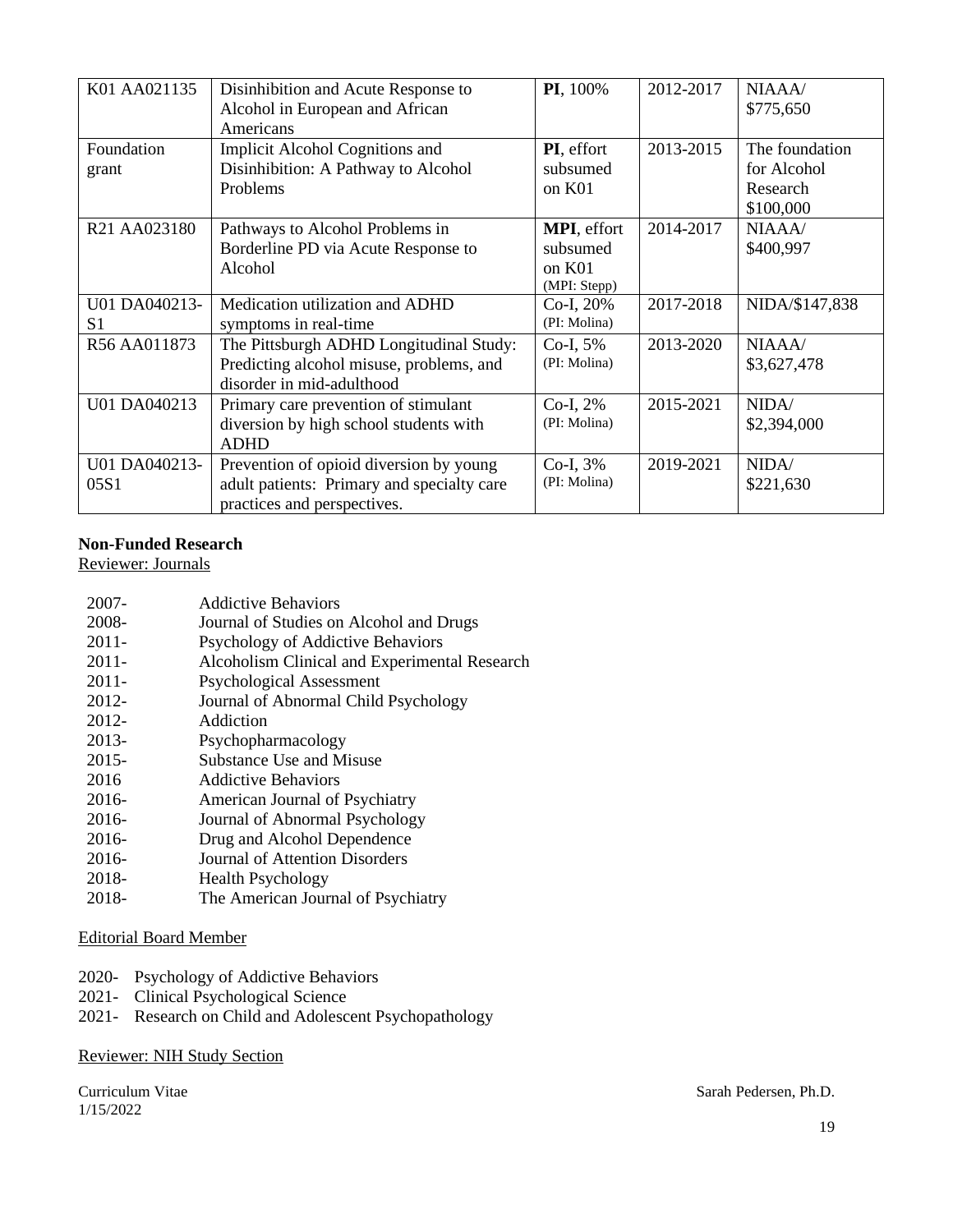2015: Ad hoc reviewer, National Institute on Alcohol Abuse and Alcoholism, AA-2- Epidemiology, Prevention and Behavior Research Review Subcommittee

2016: Ad hoc reviewer, National Institute on Alcohol Abuse and Alcoholism, Special Emphasis Panel.

2020: Ad hoc reviewer, National Institute on Alcohol Abuse and Alcoholism, Special Emphasis Panel.

2020: Ad hoc reviewer, National Institute on Alcohol Abuse and Alcoholism, Special Emphasis Panel.

2021: Ad hoc reviewer, National Institute on Alcohol Abuse and Alcoholism, Special Emphasis Panel.

### **SERVICE**

#### National Societies

|           | 8/09-2020 Research Society on Alcoholism                                                                                                                                                                                                                                                                    |
|-----------|-------------------------------------------------------------------------------------------------------------------------------------------------------------------------------------------------------------------------------------------------------------------------------------------------------------|
|           | Education Committee: Member: June 2009-2020                                                                                                                                                                                                                                                                 |
|           | Co-chair, June 2015-2016                                                                                                                                                                                                                                                                                    |
|           | Chair, 2016-2018                                                                                                                                                                                                                                                                                            |
|           | Past Chair 2019-2020                                                                                                                                                                                                                                                                                        |
|           | While Chair, the Education Committee established a diversity travel award for undergraduate<br>students, developed a small grants program to support graduate student research, expanded the<br>RSA mentorship program, and developed a skills-based workshop for trainees to support career<br>development |
|           | Program Committee: June 2016-June 2017                                                                                                                                                                                                                                                                      |
| 11/2020   | Invited expert: Research Society on Alcoholism webinar to support trainees of diverse                                                                                                                                                                                                                       |
|           | backgrounds applying for graduate/medical school, internship/residency, and faculty positions                                                                                                                                                                                                               |
|           | University of Pittsburgh                                                                                                                                                                                                                                                                                    |
| 2013-     | Reviewer: WPH Research Committee (internal review of proposals before submission)                                                                                                                                                                                                                           |
| 2014-     | Reviewer: WPH Clinical Psychology Internship                                                                                                                                                                                                                                                                |
| 2018-     | Chair: Youth and Family Research Program, University of Pittsburgh, Equity and Inclusion Initiative.                                                                                                                                                                                                        |
|           | Develop and implement goals and strategies annually to provide an inclusive and equitable lab space                                                                                                                                                                                                         |
|           | for participants, trainees, staff, and faculty.                                                                                                                                                                                                                                                             |
| 2019-2020 | Member: Department of Psychiatry, University of Pittsburgh, Diversity and Inclusion task force                                                                                                                                                                                                              |
| 2019-     | Chair: Department of Psychiatry, University of Pittsburgh Medical Center, Clinical Psychology                                                                                                                                                                                                               |
|           | Internship Diversity, Inclusion, Cultural Humility, and Equity Committee. Implemented numerous                                                                                                                                                                                                              |
|           | initiatives focused on training clinical psychologists in bias in clinical care, cultural humility, and                                                                                                                                                                                                     |
|           | health inequities.                                                                                                                                                                                                                                                                                          |
| 2020-     | Member: Department of Psychiatry, University of Pittsburgh, Academic Promotions Committee                                                                                                                                                                                                                   |
| 2020-     | Executive Committee Member: Department of Psychiatry, University of Pittsburgh, Responsible and                                                                                                                                                                                                             |
|           | Respectful Equity in Medicine executive committee. Establishing a 4 year curriculum to train                                                                                                                                                                                                                |
|           | residents to provide high-quality culturally-aware care to diverse populations.                                                                                                                                                                                                                             |
| $2021 -$  | Chair: Department of Psychiatry Health Equity Research Initiative. Hold monthly meetings with                                                                                                                                                                                                               |
|           | workgroup members. Establish and implement a research initiative that expands research focused on                                                                                                                                                                                                           |
|           | social determinants of health, equity in research, and increasing representation in academia.                                                                                                                                                                                                               |
| $2021 -$  | Member: Department of Psychiatry, Building an Inclusive and Equitable Community workgroup.                                                                                                                                                                                                                  |
|           | Attend monthly meetings. Implement strategies and tactics that create an inclusive equitable                                                                                                                                                                                                                |
|           | environment in the Department of Psychiatry. Establish and grow connections across the University of                                                                                                                                                                                                        |
|           | Pittsburgh and larger community to improve equity and inclusion in science.                                                                                                                                                                                                                                 |